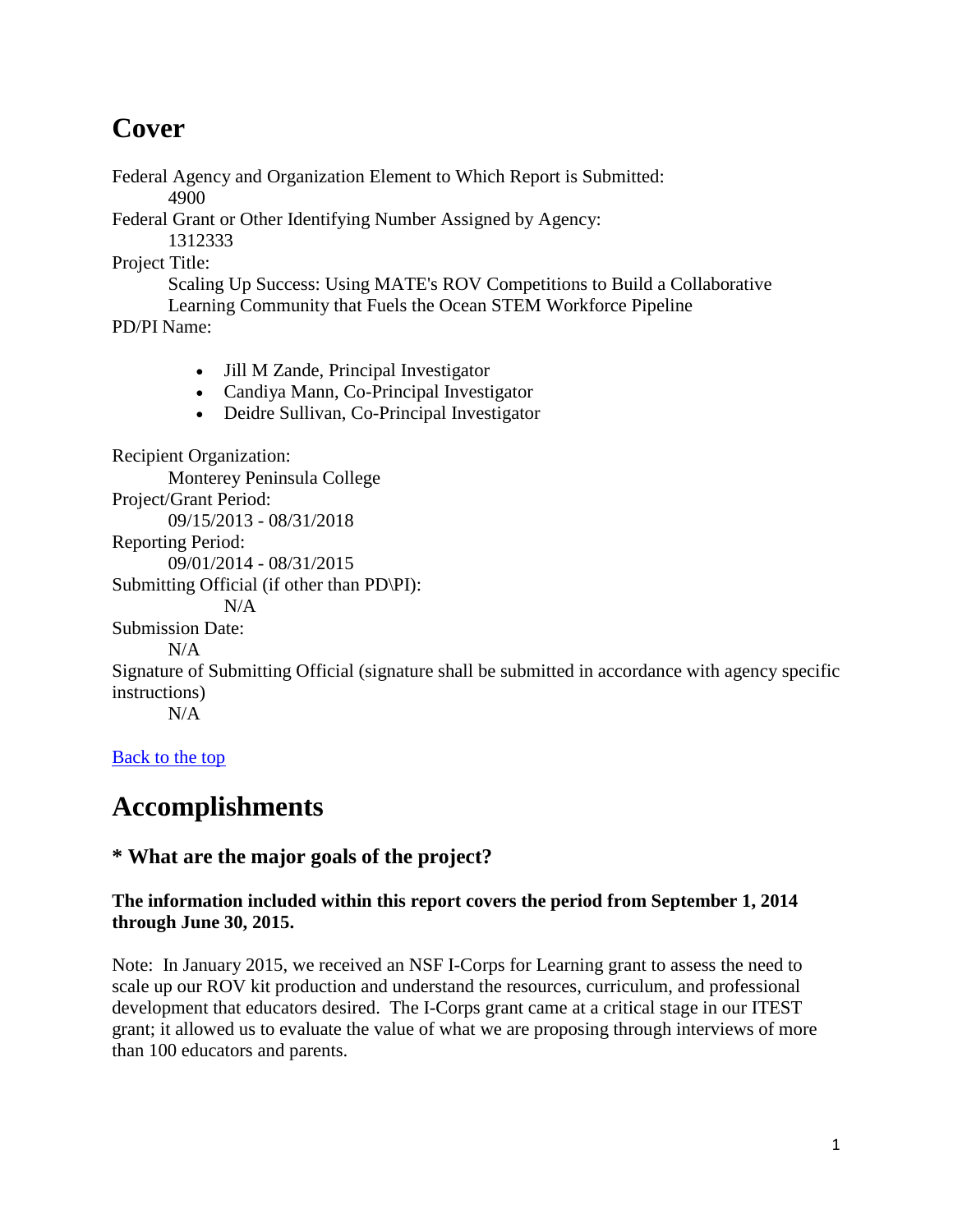Our ITEST Scale-Up project, *Scaling up Success: Using MATE's ROV Competitions to Build a Collaborative Learning Community that Fuels the Ocean STEM Workforce Pipeline*, expands the best practices that we identified, based on evaluation data and regional reporting, as most effective in reaching, engaging, and supporting student and teacher participation in STEM. The project's overarching goal is to encourage multi-year student participation in an effort to deepen student interest and learning and reinforce pathways leading to the STEM workforce. Our hypothesis is that for each additional year a student participates in engineering design challenges such as the MATE ROV competition, their likelihood of going to college increases, their likelihood of declaring a STEM major increases, and their likelihood of entering the STEM workforce increases. The following four goals (and the activities described beneath each) provide the foundation for our work:

1. Increase middle and high school students' interest in STEM and STEM careers as well as their knowledge of STEM and understanding of how science and engineering work together to solve real-world problems.

1a. Add a SCOUT+ competition class so students can gradually step up their knowledge and skills.

1b. Create a support system for students who move on to the next grade and find there are no robotics activities.

1c. Provide opportunities for students to interact with working professionals as well as student mentors to support their learning and provide examples of STEM careers.

1d. Document and share inspirational stories of successful students and working professionals to help students visualize themselves in pathways to STEM careers.

2. Provide teachers with professional development, instructional resources, and mentors to support and sustain the delivery of STEM learning experiences and career information.

2a. Develop a continuum of curriculum that is tied to the Next Generation Science Standards (NGSS) and includes online complementary resources.

2b. Develop a progression of ROV "kits" that complement the curriculum.

2c. Designate regional teacher "leaders."

2d. Offer week-long professional development workshops focused on the curriculum and kits.

2e. Offer regional professional development and student-focused workshops.

2f. Increase preparedness of near-to-peer student and industry mentors.

3. Increase parental involvement in order to support and encourage students to pursue STEM education and careers.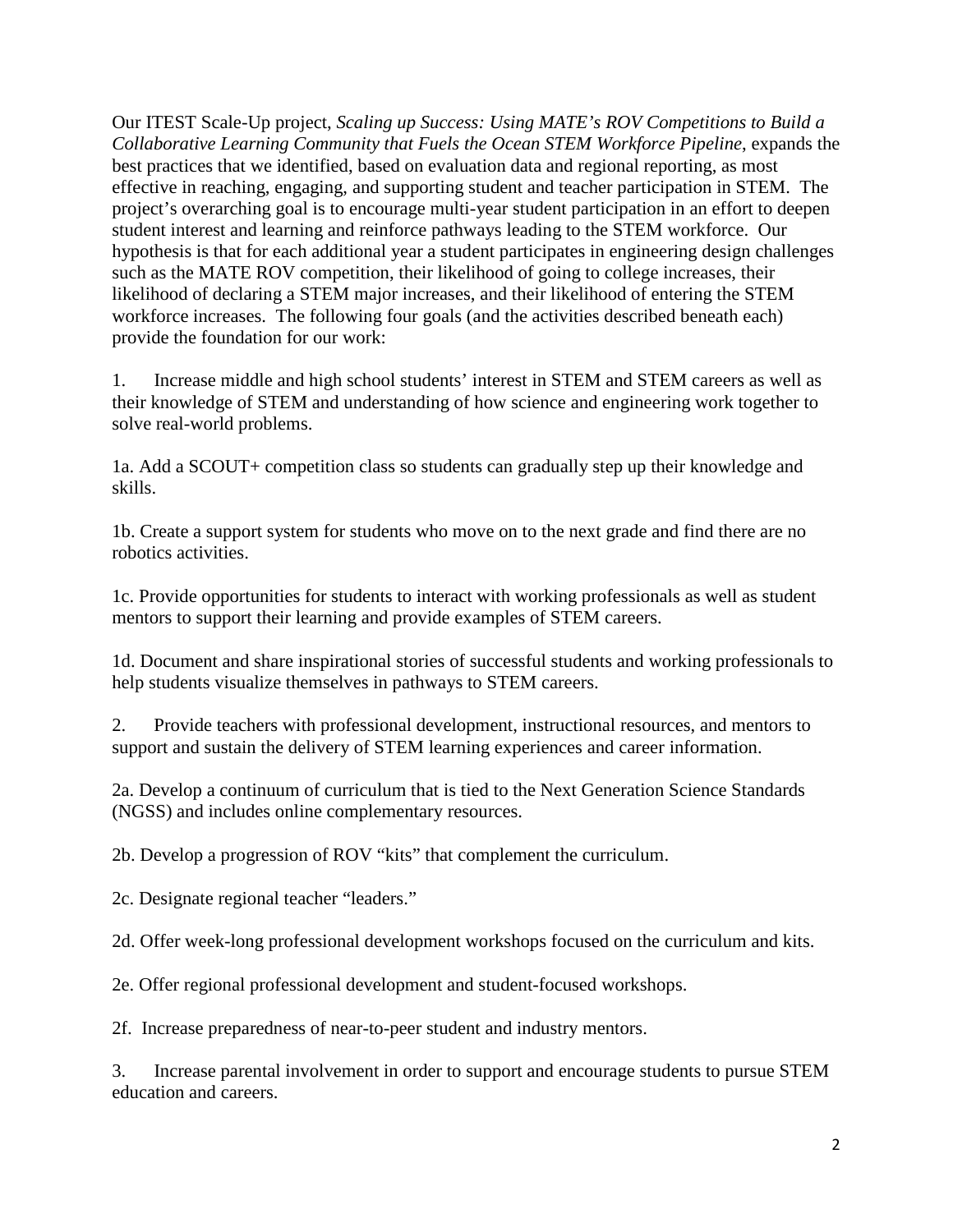3a. Create an online parents' resource center and listserve.

3b. Form regional parental advisory committees that provide feedback and advice.

4. Track students longitudinally to document how participation impacts their education and career path.

4a. Improve our current student tracking system.

4b. Use the videos described under Goal 1d to document student education and career pathways.

The evaulation report for this grant year is included within the supplemental documents.

#### **\* What was accomplished under these goals (you must provide information for at least one of the 4 categories below)?**

Major Activities:

**1a. Add a NAVIGATOR (SCOUT+) competition class.** Eleven of the 17 U.S.-based regional competition programs received ITEST funding this year: Carolina, Florida, the Mid-Atlantic, Monterey, New England, Oregon, Pennsylvania, the Pacific Northwest, Shedd Midwest, Southeast, and Wisconsin. Four of those regionals offered a NAVIGATOR class (three regionals offered a NAVIGATOR class in Year 1); all four plan to offer it again in Year 3. One regional plans to add it next year, while another is considering it. The remaining five regionals reported that they did not (and do not plan to) offer it because currently there is no demand.

**1b. Create a support system for students.** Students and parents looking to start or continue with the ROV competition were connected with the following resources: 1) the regional coordinator nearest them; 2) MATE's bank of online instructional materials, including building instructions, curriculum modules, how-to videos, and technical reports from previous competitions; 3) the MATE store for access to ROV kits, practice boards, and more; and 4) access to MATE's online forums, which include a technical help and competition FAQs board. In June 2015, we conducted a survey to assess user satisfaction and usage of the online resources. Eighty-nine percent (N=90) of respondents indicated that the resources were excellent or good; the majority of respondents indicated that the resources were accurate (90% excellent or good), effective learning aides (82%), accessible (70%), clear (74%), and complete (73%). (See the Year 2 Evaluation Report for further details.)

**1c. Provide opportunities for students to interact with mentors.** Eight of the 11 regionals that participated in ITEST connected teams with mentors. The mentors were industry professionals; high school, community college, university, or graduate students; or teams mentoring other teams. Regionals facilitated connections in creative ways; for example, one hosted an "Ask an Expert" class and a "Virtual Engineer Mentor" unit. The coordinators of the three regionals that did not explicitly report connecting teams with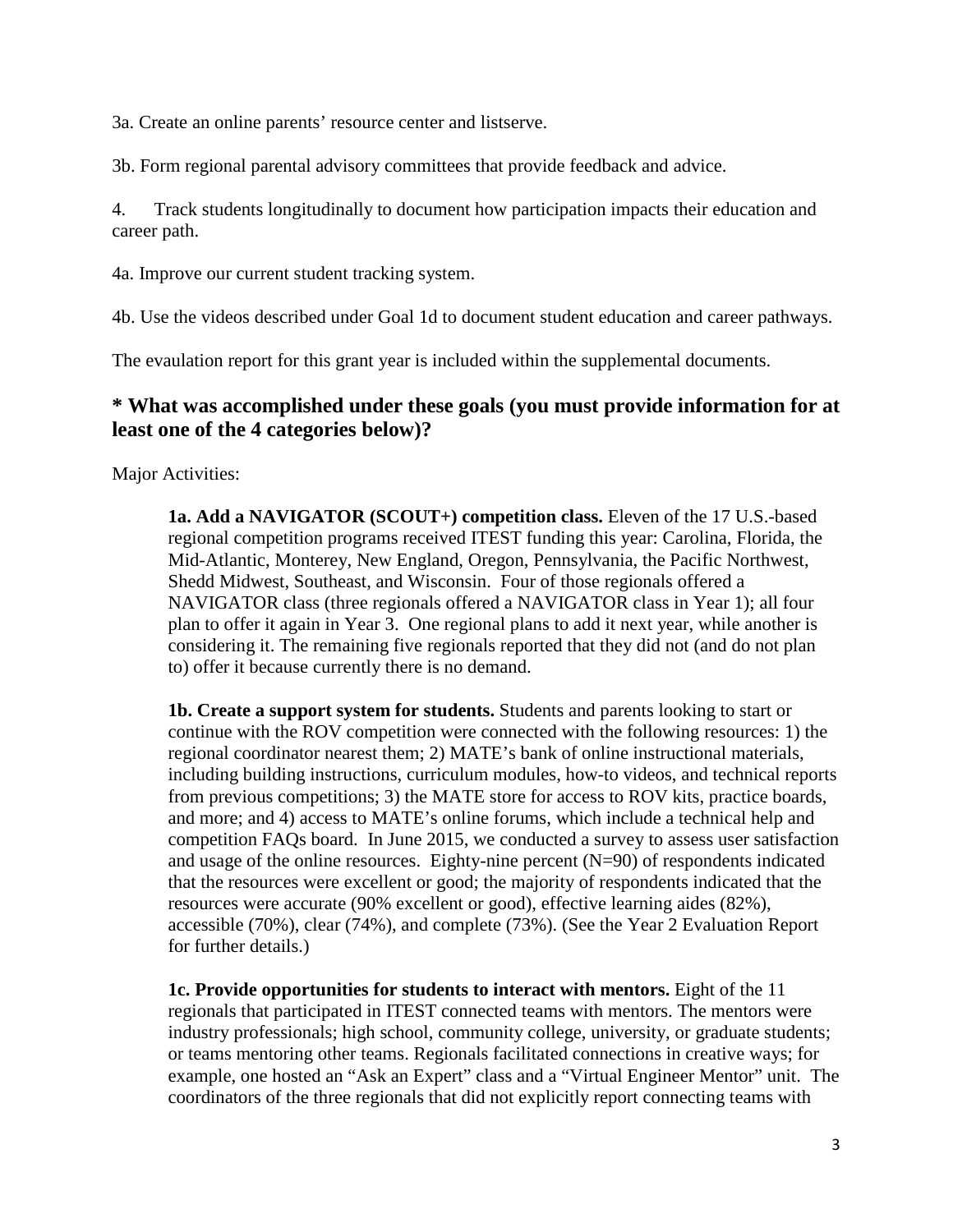mentors served as mentors themselves. All of the regionals utilized industry professionals as judges during the competition events.

**1d. Document and share inspirational stories.** The videographer covering the 2015 international competition filmed three engineering (sales) presentations and interviewed ~30 students on 10 different teams. During their interviews, the students discussed their experience with the competition and their future education and career goals, among other topics. These videos are currently being prepared for posting on MATE's Vimeo channel [\(https://vimeo.com/user14545135\)](https://vimeo.com/user14545135). In addition, this footage will be coupled with the countless hours of footage collected for the videostream to create a summary video highlighting the 2015 international event. This video will be released later this fall.

#### **2a, 2d, and 2e.** See **What opportunities for training and professional development has the project provided?**

**2b. Develop a progression of ROV kits.** By October 2015, we will offer four ROV kits to support a progression of learning: 1) AngelFish (simple electronics); 2) PufferFish (simple-intermediate electronics); 3) TriggerFish *Analog* (intermediate electronics); and 4) TriggerFish *Digital* (intermediate electronics with computer programming). A great deal of time and testing has gone into the development of the kits, not only to enhance the learning experience, but to maximize production efficiency.

Over the past two years, numerous upgrades and enhancements have been made to the PufferFish kit. These revisions have not only improved the kit, but also increased its complexity. As a result, we feel that it is necessary to reintroduce the AngelFish kit, with some improvements to its toggle switches and wiring. The AngelFish will be in full scale production by October 2015.

This summer (2015) we are adding a digital control to the TriggerFish kit by incorporating a programmable microcontroller (e.g. an Arduino). Future TriggerFish ROVs kits will be offered with either analog or digital controls; teachers and students who currently have analog controls can easily upgrade to digital. This will help tremendously in advancing the skill level of students.

In addition, the TriggerFish will now come with a motor simulation board. This board allows for the testing of the control system without having to attach the frame and motors. It provides students with the ability to develop software "offline" and detached from the ROV. This allows teachers to manage their classrooms to mirror engineering practices in industry. One group can develop software and at the same time, another group can build the ROV and motor system. Once both are complete, the two systems can be integrated together. Finally, the simulation board allows students to continually refine their programming (independently of the ROV) and provides them with a backup if there is a system failure.

One of the greatest barriers to participation expressed by the teachers interviewed during I-Corps was the difficulty in buying materials. To help remedy this, we will be offering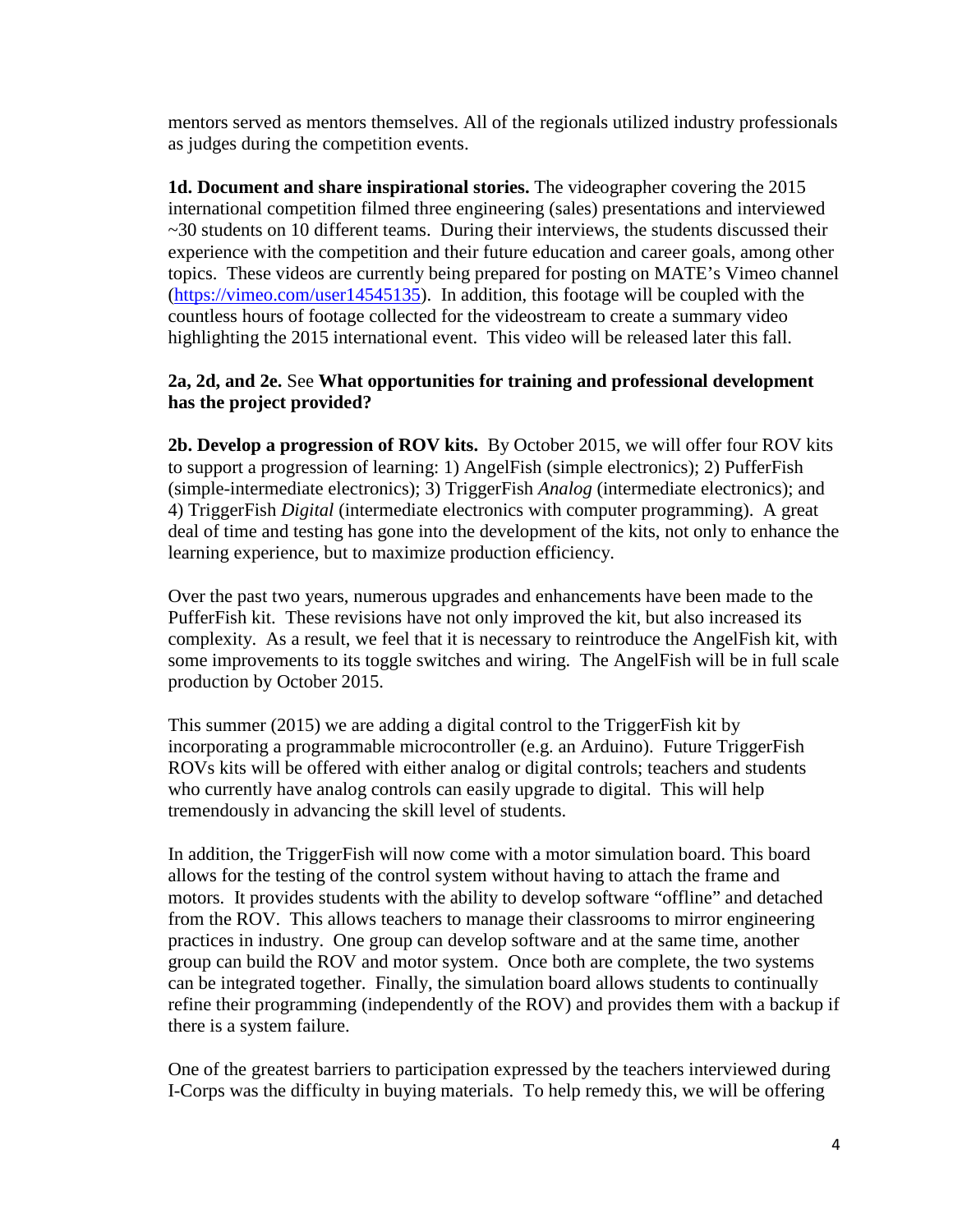additional modular add-ons (cameras and sensors) to the kits as well as lab packs (e.g. materials to build a simple switch).

We provided approximately 300 ROV kits to the regionals that participated in ITEST activities in Year 2 to support their teacher workshops. In addition to the kits provided through ITEST, a number of regionals purchased kits (at their expense) to run additional workshops. Schools, camps, museums, and parents across the country are also buying kits directly from us; to date (July 10, 2015) we have sold more than \$280,000 worth of ROV kits. All the kits are packaged and shipped by community college students, providing them with valuable work experience and income.

**2c. Designate regional teacher "leaders."** Ten of the 11 regionals participating in ITEST had at least one local teacher leader. These teacher leaders led or assisted with professional development workshops and student outreach; mentored other teachers in starting ROV programs at their schools; connected teachers and students with industry and student mentors; helped teams decipher the MATE competition manuals and fielded questions about participating in the event; presented at conferences and workshops; and/or participated on regional advisory committees.

#### **(Continued under Key Outcomes or Other Achievements)**

Specific Objectives:

#### See **What are the major goals of the project?** above.

Significant Results:

#### **Over the course of Grant Year 2, our project:**

- 1. Supported 11 regional partners with ITEST funds.
- 2. Offered a NAVIGATOR competition class in 4 regions; 1 more plans to add it in 2015.
- 3. Continued progress towards creating a multi-year student support system that consists of professional development instructional resources, mentors, parents, and more. While we did not reach our goal to improve multi-year competition participation from Year 1 to Year 2 by 5% (36% (N=1442) in 2014 vs. 39% (N=1419) in 2015), there were several statistically significant differences between the first year and multi-year competition participants. For example, multi-year participants reported that their participation in the ROV program resulted in higher levels of awareness of and interest in STEM careers, gains in interest in taking STEM courses, improvements in STEM knowledge and skills, increased 21st Century skills, and the receipt of awards, honors, and new educational and career opportunities.
- 4. Provided students with access to student and industry mentors in 8 regions.
- 5. Collected footage at the 2014 international competition and produced a summary video highlighting the event (see [https://vimeo.com/114297278\)](https://vimeo.com/114297278). In addition,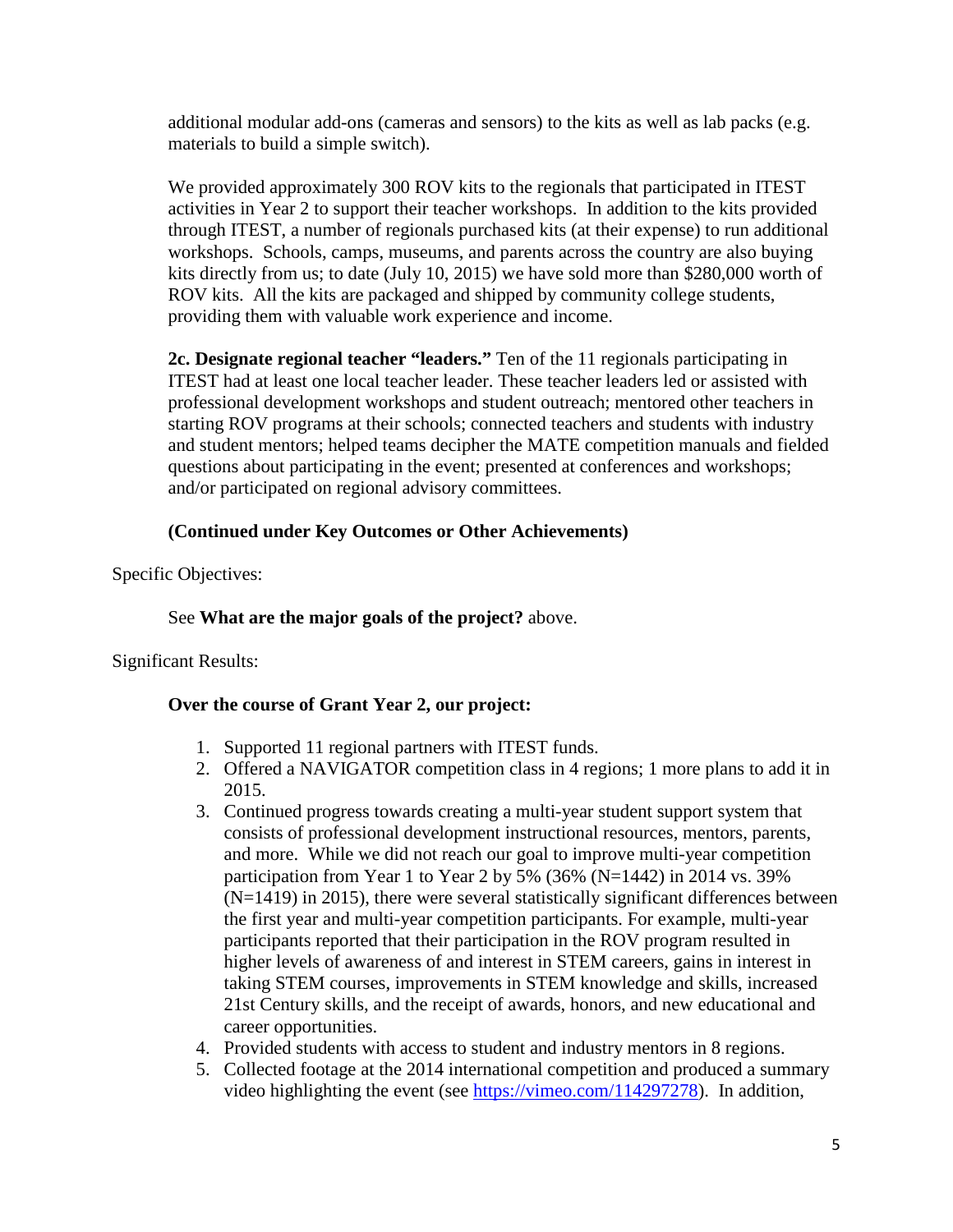collected footage at the 2015 international competition that included interviews with ~30 students. With the work of I-Corps, we were not able to produce professionally-formatted videos documenting student successes; this will be addressed in the coming year.

- 6. Participated in the NSF I-Corps program in an effort to assess the needs and desires of the MATE customer base.
- 7. Offered 3 ROV kits that complement MATE instructional resources. A fourth kit is currently in development.
- 8. Designated teacher leaders in 10 regions to function as resources for coordinators and other teachers.
- 9. Offered 1 workshop that provided 60 hours of professional development each to 22 participants.
- 10. Offered more than 18 regional professional development workshops that provided an average of 10 hours of instruction to more than 270 teachers. Taking into account their participation in student workshops, such as pool practice days, and competition events, and the number of hours increases to 25.
- 11. Offered 70 regional workshops, such as topic-specific hands-on instruction, information sessions, and pool practice days, that engaged more than 4,000 students, 1,285 in an after school setting, 789 during school, and 2,109 as part of a community organization or event.
- 12. Recruited new mentors and provided mentors with access to information and resources to support their role in the classroom and streamline communication.
- 13. Surveyed 346 parents attending competition events and engaged 17 as members of regional advisory committees. Fifty parents participated in regional professional development workshops; countless others attended community-wide events where MATE regional partners exhibited. In addition, directed parents to our online resources and invited them to join our e-mail listserves to support their involvement and improve communication.
- 14. Sixty-two organizations, 223 industry professionals, and 90 others (e.g. community members) supported the grant activities. The activities were also supported by 276 high school, 45 community college, 68 university undergraduate, and 10 graduate students as well as 10 community college and 41 university faculty members. Please see the supplemental documents for a letter from an industry professional expressing his perspective on the ROV program.
- 15. Benefitted from the guidance and oversight of 11 regional advisory committees (that include a total of 17 parents).
- 16. Held eight regional advisory committee meetings; regions that did not hold formal meetings collaborated with members in smaller groups.
- 17. Used Active, a low-cost, commercially available registration system, to collect both team and student competition registration information. Used this data, along with post-competition surveys, to help us to determine 1) how many students were involved for multiple years and 2) how their long-term participation influenced their interest in pursuing STEM courses and careers. (See bullet #3 above.)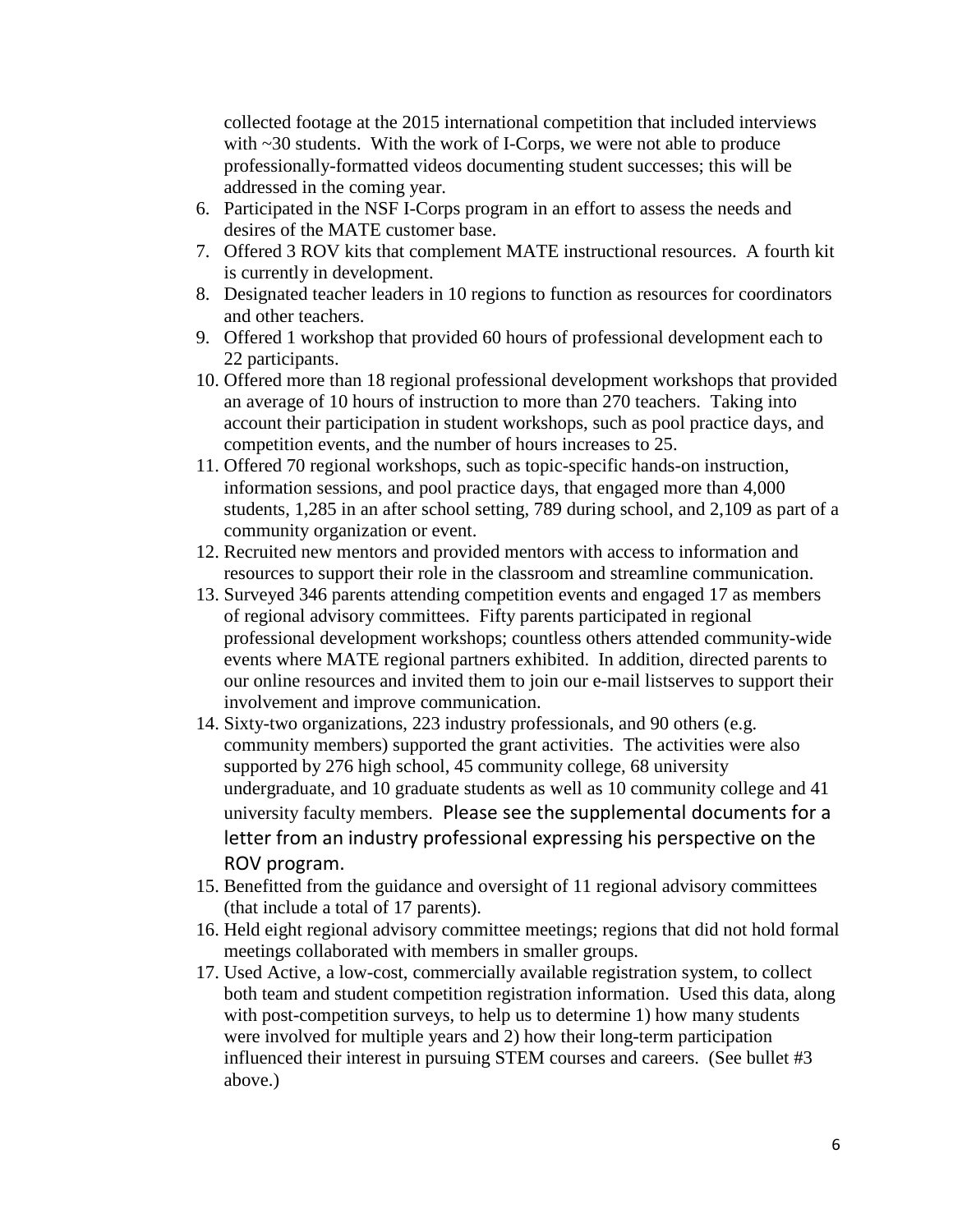- 18. Launched a survey of competition "alumni" in June 2015 to measure the impact of the competition on their education and career. As of this writing, 432 student alumni over the age of 18 had completed the survey. The survey will remain open through September 2015, in an attempt to collect responses from alumni who may have limited access to (or choose not to access) e-mail over the summer.
- 19. Continued to improve the utility of MATE web resources and used social networking tools strategically to increase communication and collaboration and document successful strategies. For example, we posted weekly to the competition FB page; this increased to several times a day during the international ROV competition. On July 10, 2015 this page had 3,542 "likes;" on July 10, 2014 it had 1,526. We believe that our increased frequency of posting over the last year contributed to this significant increase. In addition, we included a running Twitter feed (#2015MATEinternational) alongside the live videostream from the 2015 international competition (see [www.marinetech.org/live](http://www.marinetech.org/live-videostream/)[videostream/](http://www.marinetech.org/live-videostream/) for the page set-up); the hashtag was referenced in 367 tweets.
- 20. Used surveys and other instruments to evaluate progress and increase effectiveness and impact.

Key outcomes or Other achievements:

#### **(Continued from Major Activities)**

**2f. Increase preparedness of student and industry mentors.** Regional coordinators continued to reach out to and engage new mentors; the total number of high school and college students, industry professionals, and community members supporting grant activities grew from 629 in Year 1 to 825 in Year 2 (11 regionals participated in ITEST both years).

Through the regional coordinators, mentors also had access to the information and training modules reported in Year 1 as well as the online resources described under "**What was accomplished under these goals?" 1b**. Based on the results of the online survey, users found these resources complete, accurate, accessible, and effective.

The results of the 2015 post-competition teacher survey speak to mentor preparedness. For 22% of the post-competition teacher survey respondents (N=298), a classroom/club mentor came to their site to help their teams. The vast majority of those teachers (89%) indicated that their mentors were adequately prepared to help them and their students through the ROV design and building process.

**3a. Create an online parents' resource center.** In June 2015, we created a specific "Parent Resource Center" page within the competition section of the MATE web site (see [www.marinetech.org/parent-resource-center/\)](http://www.marinetech.org/parent-resource-center/). (We will add links to the Parent Resource Center on our store, curriculum, and other appropriate web site pages by August 31, 2015.) The resource center includes a "welcome" note targeted to parents as well as links to information and resources described in the Year 1 annual report. It also includes links to videos from the international and regional competitions. (Note that these are resources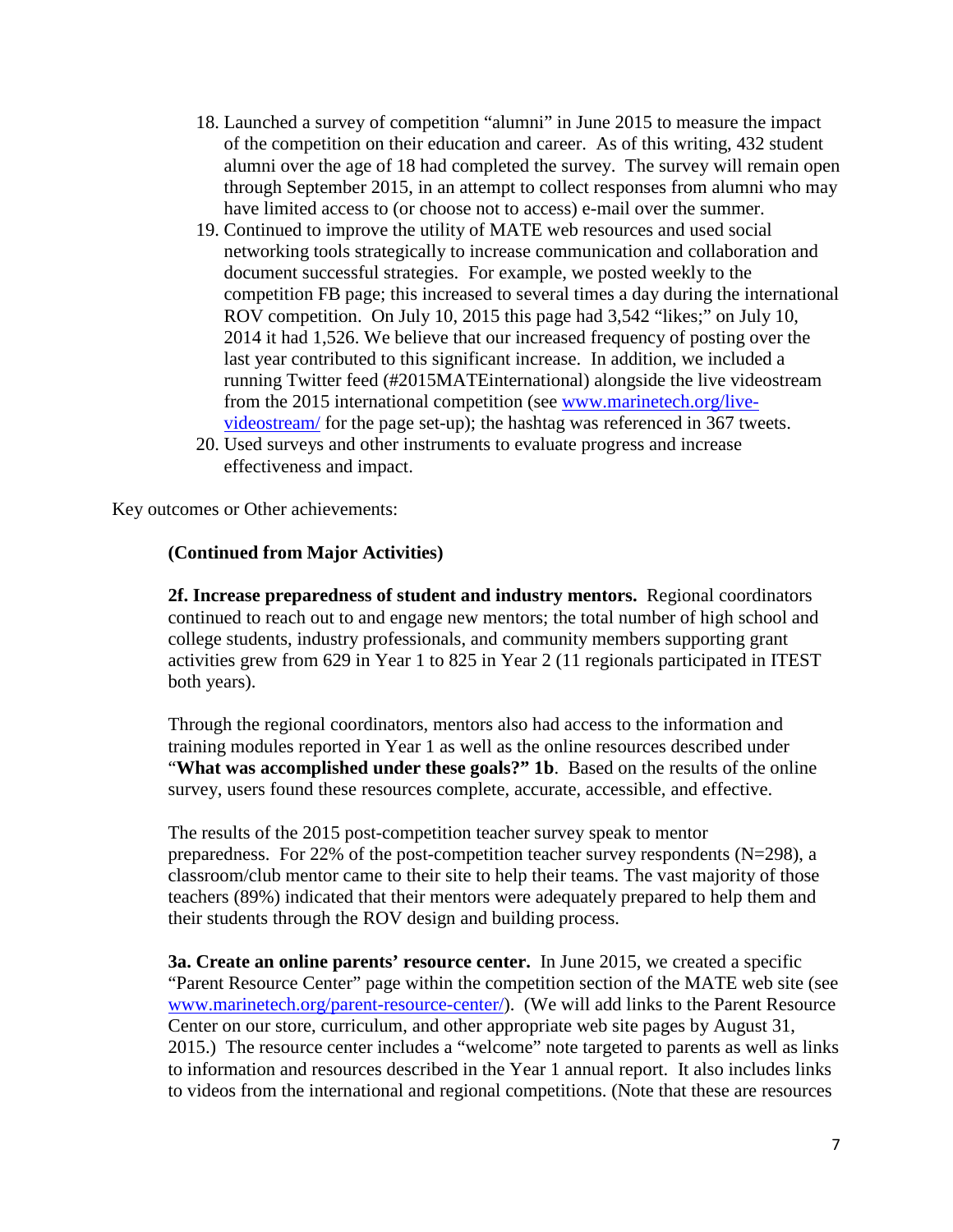that also support students, teachers, and industry mentors seeking information on how to participate, so many are also found on other pages of the MATE web site.) By August 31 we will add highlights of evaluation data that demonstrate the positive impact of the program.

As for gauging parents' reaction to our online resources, the MATE Center's I-Corps for Learning grant required us to interview 100 "customers." (Note that these interviews were done prior to the creation of the parent resource center page.) When asked during what resources he found most helpful for moving his team from the SCOUT to the NAVIGATOR competition class, one parent listed the online curriculum resources, instructions, and videos that support the building of the MATE ROV kits. This same parent noted that the technical reports from previous competitions that are posted on the MATE web site were most helpful in moving his team from NAVIGATOR to RANGER the following year.

However, another parent commented the difficultly navigating the MATE web site to find the resources he was seeking His comments underscore the importance of placing this information in one central location – a Parent Resource Center.

**3b. Form regional parental advisory committees.** All 11 of the regions participating in ITEST have advisory committees. Seven of those include at least one parent; five of those seven include two or more parents. The majority of the advisory committees grew out of the stakeholders' meetings that each regional was encouraged to hold prior to developing their plan of activities; these committees include industry members, parents, teachers, and/or students. Eight of the 11 regionals held advisory committee meetings in Year 2; those that did not reported collaborating with members in smaller groups.

**4a. Improve our current student tracking system.** Again this year we used Active, a low-cost, commercially available system, to collect both team and student competition registration information. We used the data, along with post-competition surveys, to determine that 39% of the student registrants had competed for one or more years. We also found that multi-year participants reported that their participation in the ROV program resulted in higher levels of awareness of and interest in STEM careers, gains in interest in taking STEM courses, improvements in STEM knowledge and skills, increased 21st Century skills, and the receipt of awards, honors, and newproduct educational and career opportunities. See the Year 2 Evaluation Report for further details; also see **Actual or Anticipated problems or delays and actions or plans to resolve them** for information on how we using this data in our work with the Washington State Education Research Data Center (ERDC) and the National Student Clearinghouse.

**4b. Use the videos described under 1d. See 1d above.** 

#### **\* What opportunities for training and professional development has the project provided?**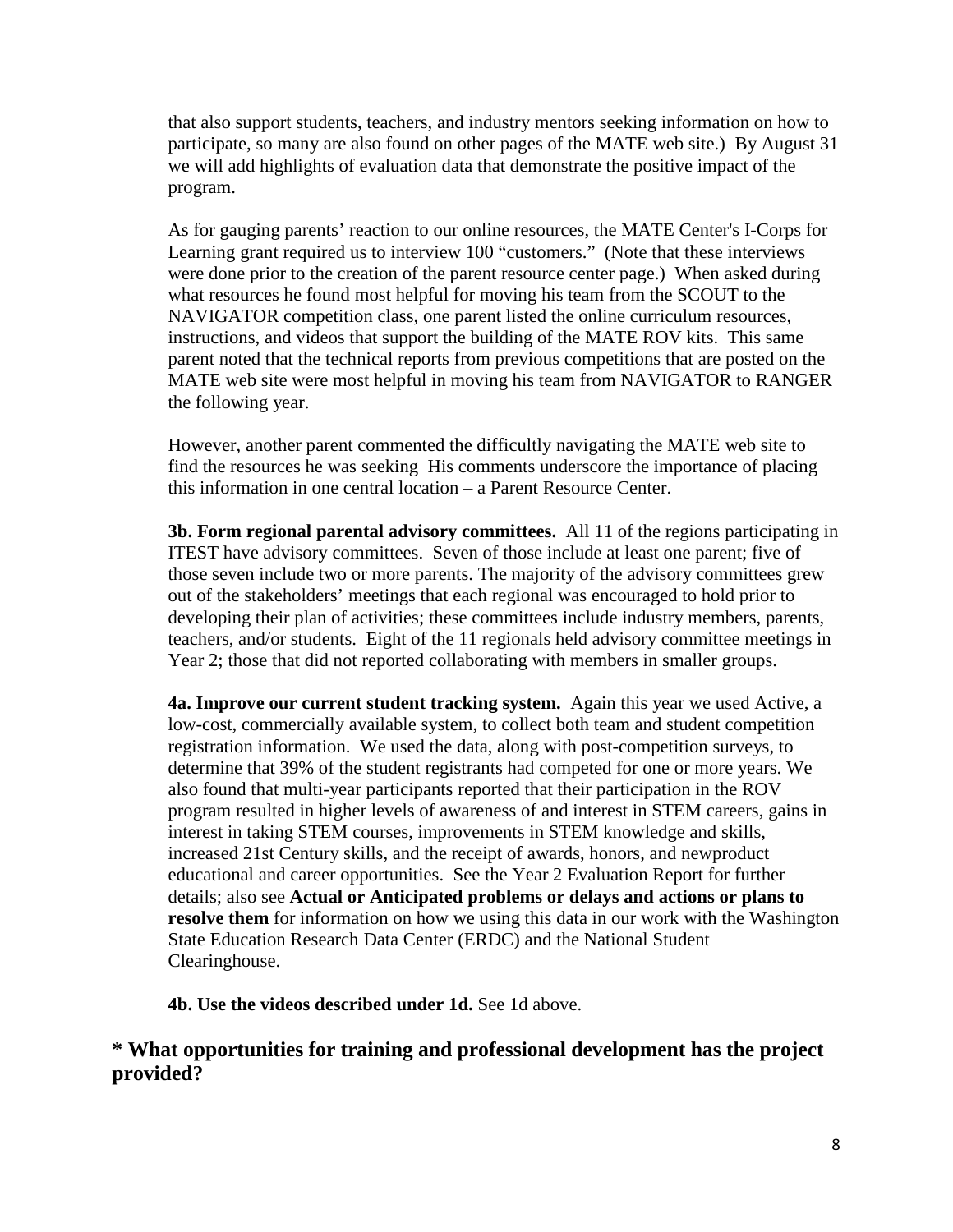**2a. Develop a continuum of curriculum.** The I-Corps opportunity helped us define the value propositions of our customer base in a very through and systematic way under the guidance of a cadre of educational entrepreneurs. We interviewed 103 current and potential customers that were teachers, school administrators, and parents. Before we started I-Corps, we believed that the teachers wanted a complete curriculum tied to standards; it was under that mindset that we crafted our ITEST proposal. However, we were surprised to discover that the majority of our current customers who are teachers are not very interested in a complete curriculum. The majority said that they "create their own curriculum" by pulling information from a wide variety of resources. They are much more interested in online resources that they can adapt to support their activities, robotics kit materials that are easy to purchase, and formally-recognized, professional development in a hybrid format (online and in person). Please see the attached PDF that highlights the new insights acquired during the I-Corps process that are profoundly influencing our current and future ITEST work.

How the 2014 workshop participants implemented the summer institute instructional resources further confirmed this. Instructional materials were adapted and altered to fit into a variety of courses and club activities.

Based on these findings, we are looking at how we offer professional development as well as enhancing our online store offerings. We will continue to develop instructional resources (PPT presentations, labs, and activities), but we will be putting greater emphasis on expanding our professional development to accommodate more teachers and assessing the learning of participants **(see 2d below).**

#### **2d. Offer week-long professional development workshops. 2d. Offer week-long**

**professional development workshops.** The fifth annual ITEST Summer Institute, *Introductory Level ROV Building: The PufferFish ROV*, took place July 27 –August 3, 2014 at MPC. This institute introduced participants to the PufferFish ROV. Participants learned the fundamentals of ROV building (e.g. structure, power, propulsion, control, tools) and experienced a variety of hands-on science, technology, and engineering activities that can be integrated into a class or afterschool activity to reinforce foundational knowledge and skills. Two engineers (a mechanical and electrical) co-taught the institute with MATE staff to ensure that best engineering practices were applied to all building activities; the instruction followed the format of the NGSS for engineering. Instructional materials from this institute can be found here [www.marinetech.org/pufferfish-rov-curriculum/.](http://www.marinetech.org/pufferfish-rov-curriculum/) All 22 participants (18 teachers and four informal educators) rated the usefulness of the workshop as excellent. The next PufferFish summer institute will take place July 26 – August 2, 2015; 22 teachers, informal educators, and regional coordinators will participate.

The number of workshop applications we receive greatly exceeds the number of participants we can handle. Based on this and our I-Corps findings, we decided to offer an online workshop "*Diving into Sensors*." Sixty-three participants are currently enrolled in this 30-hour course that covers the hardware and software development environments for sensor interface and programming. After learning the basics of Arduino programming, the participants will build and collect digital data (and convert analog to digital data) from six sensors commonly used in the underwater environment. To see the course outline: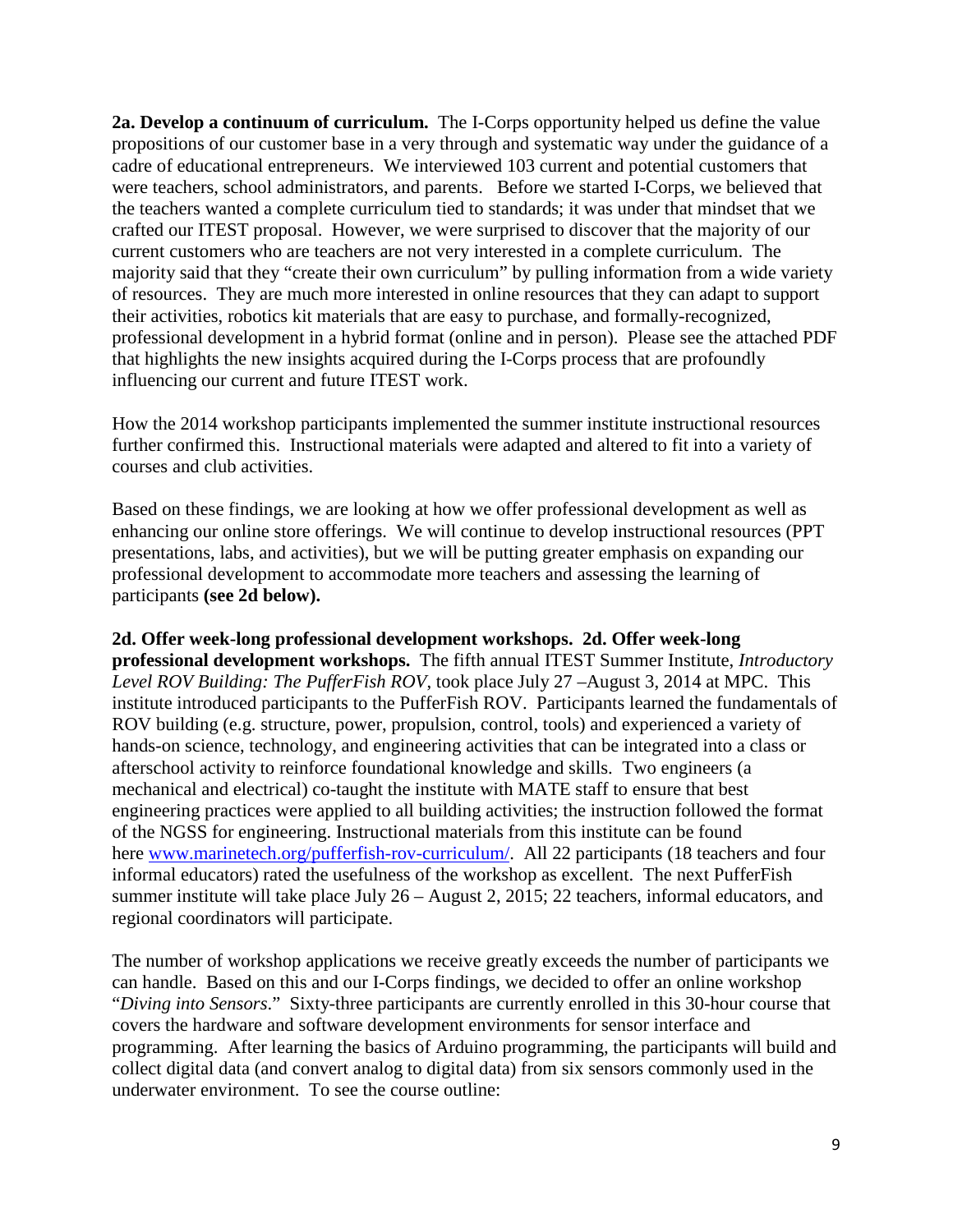[www.marinetech.org/files/marine/files/Workshops/Diving%20into%20Sensors%20Course%20](http://www.marinetech.org/files/marine/files/Workshops/Diving%20into%20Sensors%20Course%20Outline.pdf) [Outline.pdf](http://www.marinetech.org/files/marine/files/Workshops/Diving%20into%20Sensors%20Course%20Outline.pdf). The goal of this course is to provide a foundation for the hardware and software required to migrate to the digital TriggerFish ROV.

In Year 3, we plan to offer additional professional development via short online courses. In addition, teachers have asked for videos, not written lessons, that their students can follow. Further, producing written lessons with pre and post-tests proved challenging since the teachers wanted to implement learning activities in their own way to meet their desired objectives. Instead, our plan is to offer additional online courses that include pre- and post-tests that will allow us to assess student learning directly.

**2e. Offer regional workshops.** Each of the 11 regions that participated in ITEST offered both professional development for teachers and workshops focused on students. All total, 18 professional development workshops were offered to 272 teachers; the following is a breakdown by grade level:

Grade 3-5: 16; Grade 6-8: 86; Grade 9-12: 96; postsecondary: 5; Informal educators: 11; Other (e.g. parents): 58

The workshops ranged from ½-day ROV design and building activities (where the control boxes are pre-built so that the focus is on frame design, motor placement, and buoyancy) to multi-day events (that covered simple electronics and building the control box of the PufferFish kit). The number of hours of instruction for each teacher ranged from 3 to 20; the average was nearly 10. The workshops were offered during school, after school, and/or on weekends.

Each of the 11 regions also offered student-focused workshops. All total, 70 workshops were offered to 4,192 students. Of these students, 1,285 were impacted in an after school setting, while 789 and 2,109 were impacted in school and as part of a community organization or event, respectively. The workshops covered topics from basic ROV design and building to simple electronics and PufferFish and TriggerFish ROV kit assembly. Information sessions, pool practice days, and "demo nights," among others, were also offered. The number of individual student contact hours ranged from 1 to 25; the average 7.

Ten of the regions used MATE's ROV kits and/or practice boards as the focus of their workshops; all ten regions reported that the kits were helpful. One region offered a suggestion for improving the way that switches are attached to the printed circuit board; another suggested creating additional training videos for advanced features as well as including a SID (system integration diagram) with the kits. These suggestions and additions will be addressed in Year 3. Eight regions reported using MATE's on-line curriculum or videos; 8 reported using the instructions for kit assembly.

Comments from regional coordinators about the support they received from MATE included:

*The practice boards have been an effective tool for first-time soldiers – teachers and students alike – to practice the technique. We plan to continue to use them in the future. – Shedd Midwest regional coordinator*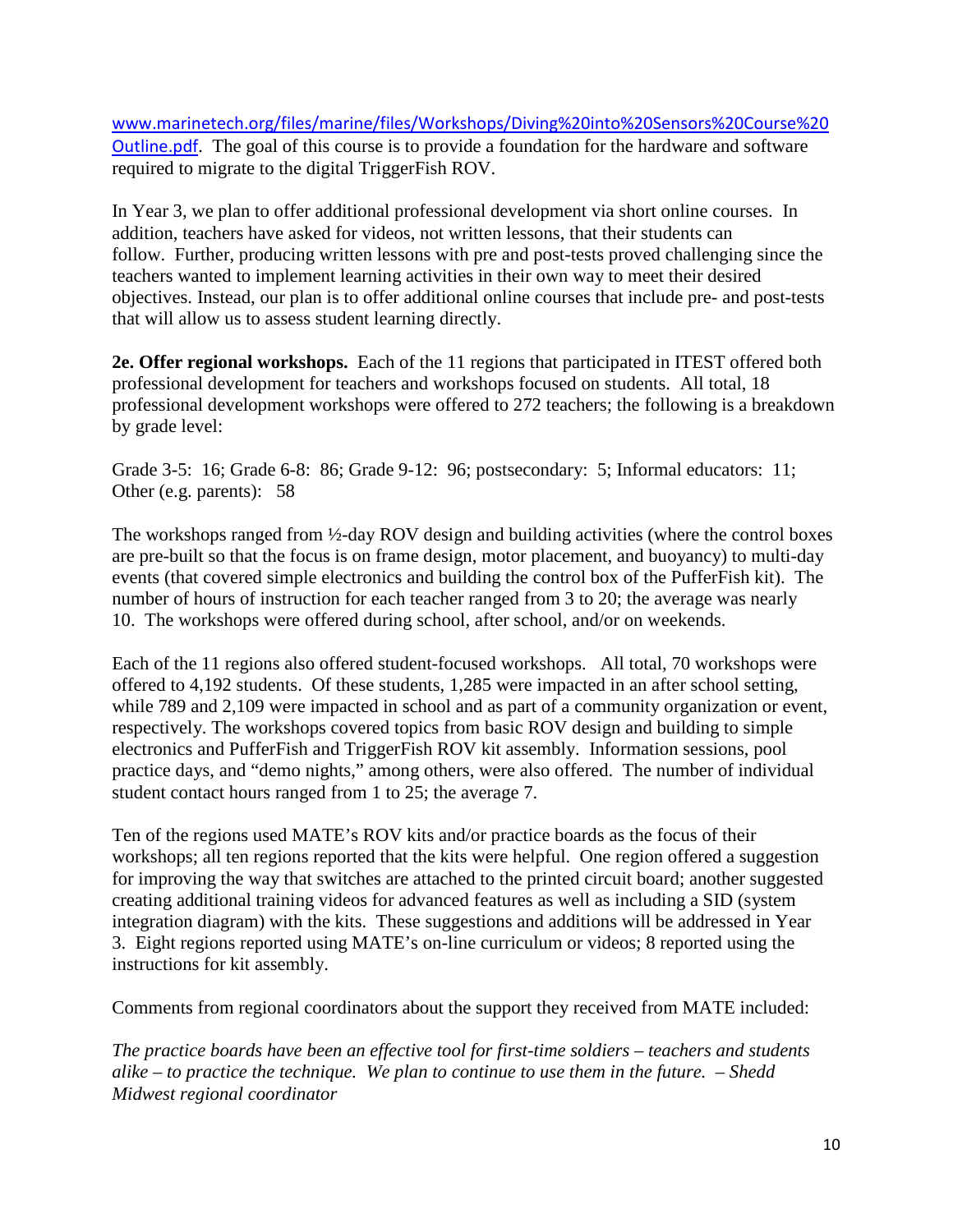*Teams appreciate having a starting point to begin training their pilots and designers while having a resource to continue to expand their knowledge. – Wisconsin regional coordinator* 

#### **\* How have the results been disseminated to communities of interest?**

Between the MATE Center, its regional partners, and ROV competition participants, more than 80 abstracts, journal papers, newspaper articles, web sites, television news stories, and other publications featured ITEST grant activities. Examples of these are included within the products section of this report.

In addition, between the MATE Center and its regional partners, information about the ITEST project was presented at more than 40 conferences, meetings, community events, workshops, and other events. These included the following:

- Oceans Conference and Exhibition, organized by the Marine Technology Society and the Institute for Electrical and Electronics Engineers Oceanic Engineering Society and held September 14-19, 2014 in St. John's, NL, Canada.

- Annual COASTALearning Symposium, held October 9-10, 2014 in Newport, OR.

- Boys Scouts of America's STEM-o-palooza, October 18, 2014, Chicago, IL

- Connect STEM Partnership Networking Event, October 30, 2014, at Bridgewater State University in Bridgewater, MA.

- Environmental Educators Alliance Outdoor Learning Symposium, November 13, 2014, in Hampton, Georgia.

- Expanding Your Horizons, held November 22, 2014, at Hartnell College in Salinas, CA.

- National Science Teachers Association Regional Conference, December 3-6, 2014, in Long Beach, CA.

- Underwater Intervention Conference and Exhibition, organized by the Marine Technology Society's ROV Committee and the Assocation of Diving Contractors International and held February 10-12, 2015 in New Orleans, LA.

- Wisconsin Society of Science Teachers Convention, held March 5-7, 2015, in Wisconsin Dells.

- Philadelphia Science Festival, April 24 – May 2, 2015.

#### **\* What do you plan to do during the next reporting period to accomplish the goals?**

**During the next reporting period (Grant Year 3) we will:**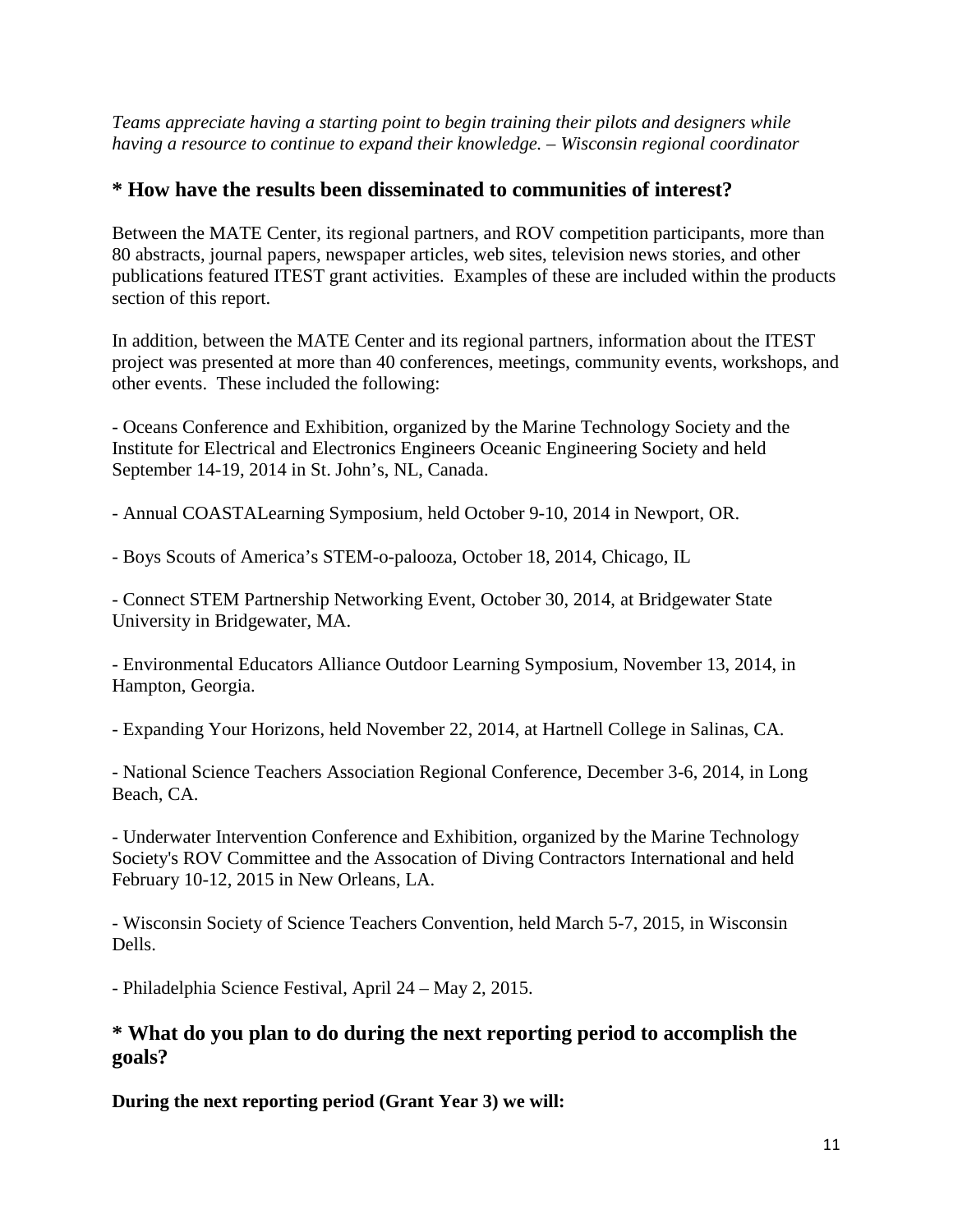- Support 11 or more regional partners with ITEST funds.
- Hold a regional coordinators meeting to build community and increase regional fidelity, among other goals.
- Continue to add a NAVIGATOR competition class to regionals, based on the regional demand and feedback from stakeholders.
- Compare Year 2 to Year 3 to determine 1) if we have improved multi-year competition participation by 5% and 2) what other statistically significant gains multiyear participants have made compared to first-year participants.
- Continue to provide students with access to student and industry mentors who are wellprepared to support learning and provide career guidance.
- Document at least 5 student success stories in professionally-formatted videos and create at least 10 more videos of student interviews for evaluation purposes.
- Develop online instructional videos with pre and post-tests built in to assess faculty and student learning.
- Continue to improve our PufferFish and TriggerFish ROV (analog and digital) kits, update and reintroduce our AngelFish kit, and continue to create additional sensors and tools that can be added to these kits.
- Continue to utilize regional teacher leaders to function as resources for coordinators and other teachers.
- Offer 1 workshop that provides 60 hours of professional development to at least 20 participants, including middle and high school teachers and regional coordinators.
- Offer at least 20 regional professional development workshops that provide 10 or more hours of instruction to 300 teachers.
- Offer an additional 100 regional workshops, such as topic-specific hands-on instruction, information sessions, and pool practice days, to 600+ students.
- Work with regional coordinators to add to the current mentor information and training to support their role in the classroom and streamline communication.
- Continue to engage and increase the number of parents in grant activities and add to the resources and information included with the Parent Resource Center. Direct parents to our online resources and invite them to join our e-mail listserves to support their involvement and improve communication.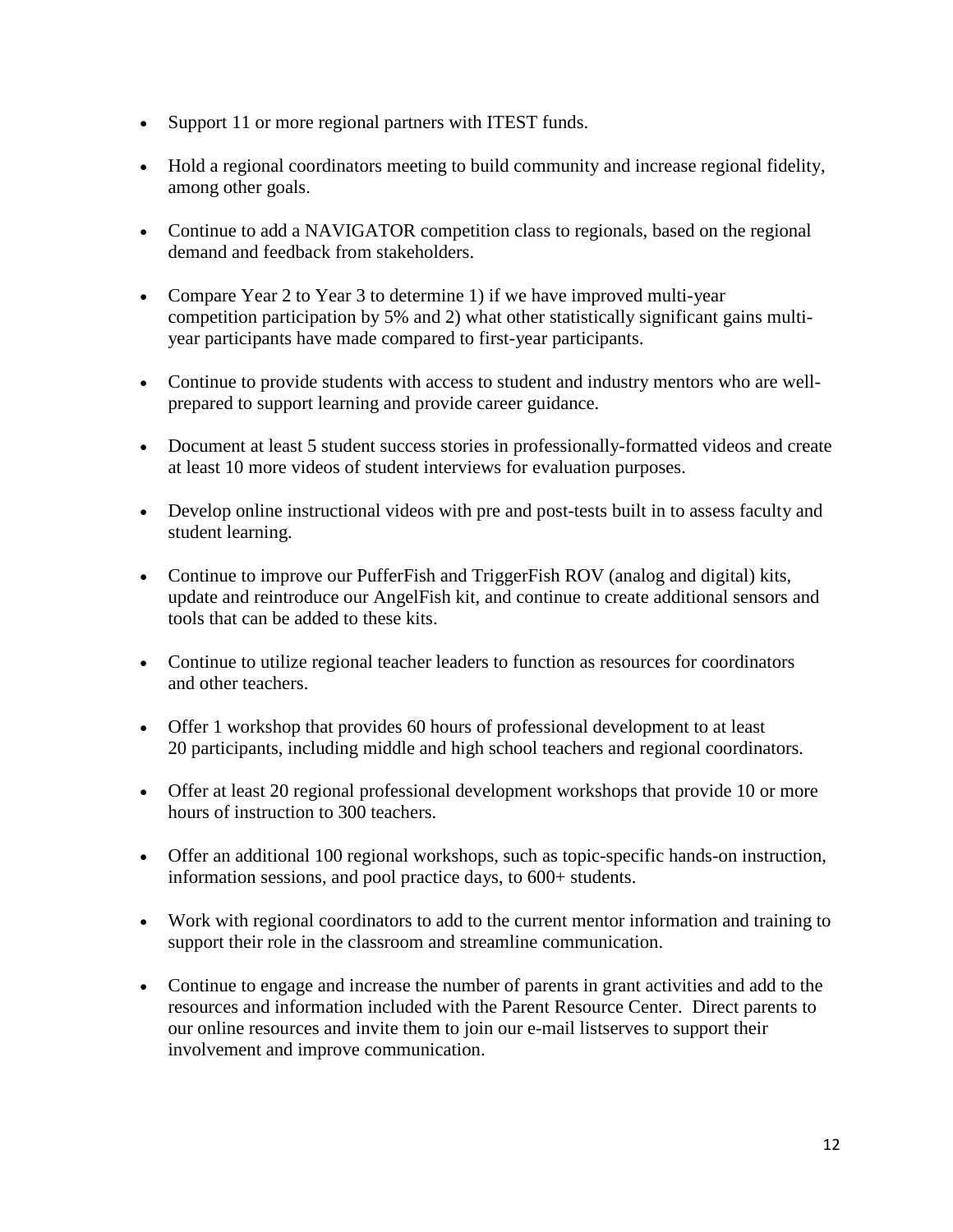- Add to the number of organizations, industry professionals, and others as well as high school, community college, university undergraduate, and graduate students and community college and university faculty supporting the grant activities.
- Meet with regional advisory committees to provide guidance and oversight.
- Use the student competition registration system in conjunction with the post-competition surveys to determine 1) how many students are involved for multiple years and 2) how their long-term participation influences their interest in pursuing STEM courses and careers.
- Continue to improve the utility of MATE web resources and use social networking tools to increase communication and collaboration. This will include increasing the use of Twitter.
- Use surveys and other instruments to evaluate progress and increase effectiveness and impact.

Please also see the **Major Activities, Key Outcomes or Other achievements,** and the **What opportunities for training and professional development has the project provided?**  sections.

#### **Supporting Files**

| <b>Filename</b>                                                      | <b>Description</b>                                                                                                                                                                                                               | By | <b>Uploaded Uploaded</b><br>On |
|----------------------------------------------------------------------|----------------------------------------------------------------------------------------------------------------------------------------------------------------------------------------------------------------------------------|----|--------------------------------|
| ITEST 2014-2015 Evaluation<br>(Download)<br>Report FINAL 7-17-15.pdf | Evaluation of Innovative<br>Technology Experiences for<br><b>Students and Teachers</b><br>(ITEST) 2014-2015 Grant<br><b>Activities For The Marine</b><br><b>Advanced Technology</b><br><b>Education (MATE) Center</b><br>report. |    | Jill Zande 07/17/2015          |
| (Download) NSF-MATE_6-2015.pdf                                       | Letter to NSF from an<br>industry professional<br>expressing his perspective of<br>the ROV program.                                                                                                                              |    | Jill Zande 07/17/2015          |
| (Download) 19_SeaMATE_ICORPS.pdf                                     | Final MATE I-Corps for<br>Learning presentation.                                                                                                                                                                                 |    | Jill Zande 07/17/2015          |
| <b>MATE UWRobotics Learning</b><br>(Download)<br>Objectives.pdf      | <b>MATE</b> underwater robotics<br>learning objectives.                                                                                                                                                                          |    | Jill Zande 07/17/2015          |

[Back to the top](https://reporting.research.gov/rppr-web/rppr?execution=e1s32#top)

## **Products**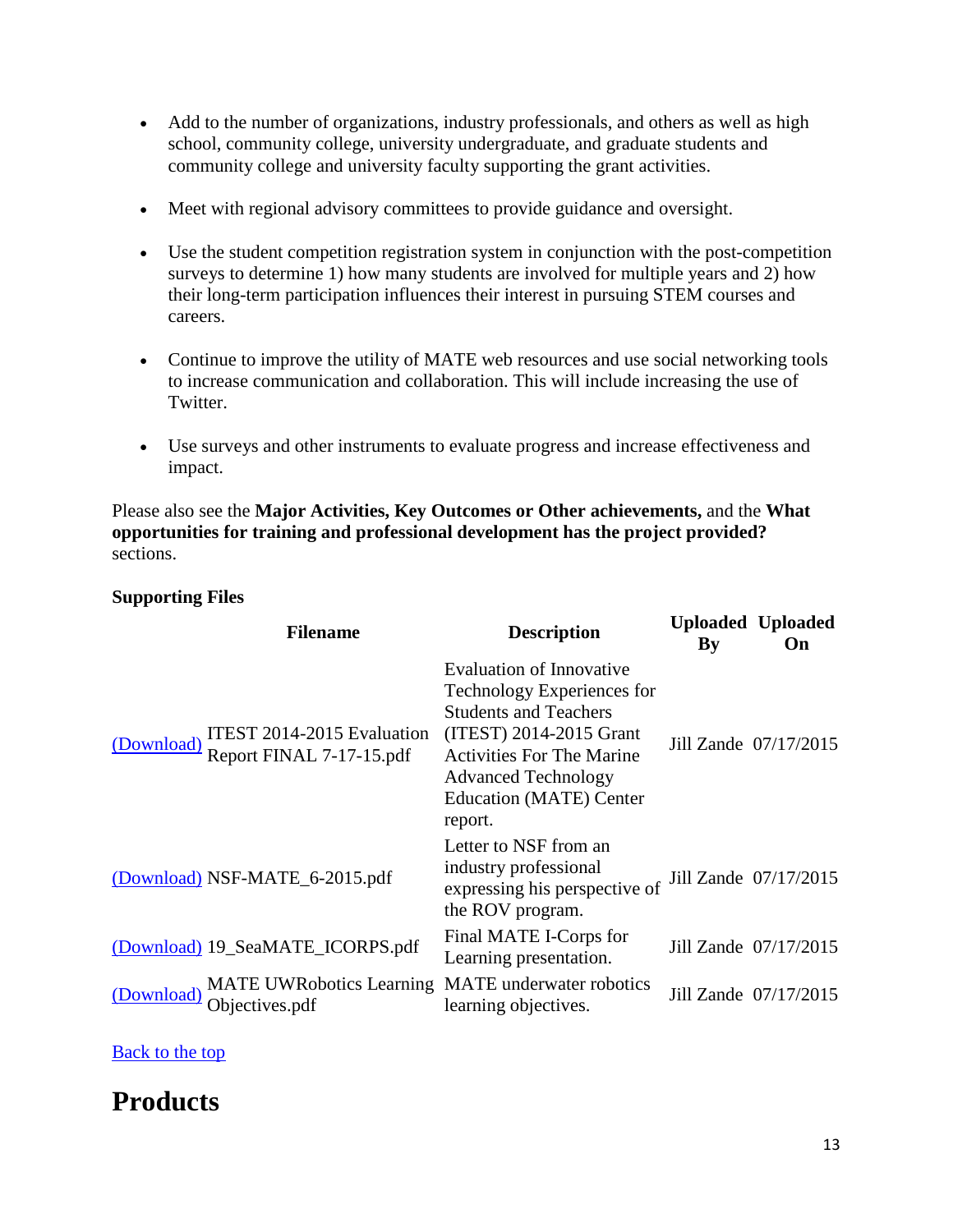#### **Books**

#### **Book Chapters**

#### **Conference Papers and Presentations**

- Jill Zande (2015). *Challenging Students to Engineer ROVs for Extreme Environments*. MATE ROV Competition 2015. New Orleans. Status = PUBLISHED; Acknowledgement of Federal Support = Yes
- Deidre Sullivan (2015). *Underwater Intervention*. International ROV Cirriculum Focused on 2-Year Colleges. New Orleans. Status = PUBLISHED; Acknowledgement of Federal  $Support = Yes$

#### **Inventions**

#### **Journals**

#### **Licenses**

#### **Other Products**

• *Audio or Video Products.* 

10th IET/MATE Hong Kong Underwater Robot Challenge 2015 highlights this MATE regional competition, which took place in Hong Kong April 18-19, 2015. It can be accessed here – see [www.youtube.com/watch?v=Wsdnf-E4gtA&feature=youtu.be](http://www.youtube.com/watch?v=Wsdnf-E4gtA&feature=youtu.be)

• *Audio or Video Products.* 

2014 MATE Pacific Northwest Regional ROV Challenge highlights this MATE regional competition, which took place in Federal Way, WA, May 10, 2014. It can be accessed here – see<https://vimeo.com/94813329>

• *Audio or Video Products.* 

ROV Competition Spring 2014 highlights the MATE Northern Gulf Coast regional competition, which took place April 26-27 at the Dauphin Island Sea Lab in Alabama. Ic can be accessed here – see [www.youtube.com/watch?v=S4RXs8dCCLQ](https://www.youtube.com/watch?v=S4RXs8dCCLQ)

• *Audio or Video Products.* 

Small Town, Big Hearth showcases the 2014 MATE international ROV competition, which took place in the small town of Alpena, MI, June 26-28, 2014. It can be accessed here – see<https://vimeo.com/108008551>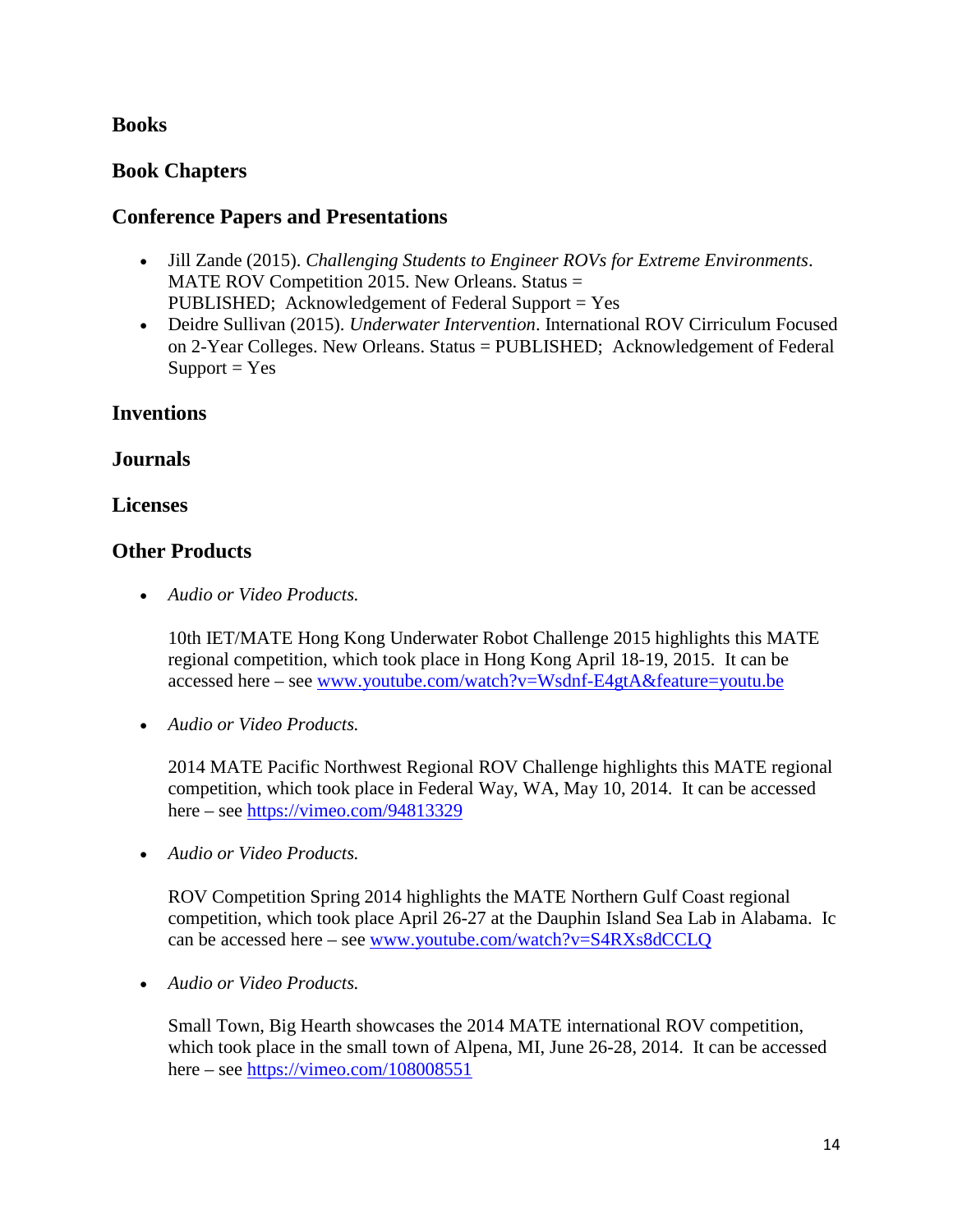• *Audio or Video Products.* 

The 2014 competition video summarizes the 2014 international competition event, which took place June 26-28, 2014. The video is housed on both the MATE Center's YouTube and Vimeo accounts and can be accessed here - see <https://vimeo.com/114297278>

• *Audio or Video Products.* 

Underwater Robotics: Learning with Shedd Aquarium showcases the MATE Midwest regional ROV competition program, which is coordinated by the Shedd Aquarium. It can be accessed here – see<https://vimeo.com/101316687>

• *Educational aids or Curricula.* 

Building instructions, instructional resources, and other activities that complement the ROV kits we developed - see [http://www.marinetech.org/curriculum/.](http://www.marinetech.org/curriculum/)

• *Educational aids or Curricula.* 

ROV kits and practice boards - see<http://www.marinetech.org/store/> for a description of the PufferFish and TriggerFish kits and soldering practice boards.

• *Data and Research Materials (e.g. Cell lines, DNA probes, Animal models).* 

NOTE: The Year 2 evaluation report is included within the Supplemental Documents.

1. During negotiation, additional information was requested regarding the data management plan to ensure how products of the research (reports, instruments, and data) would be made accessible to other researchers.

Action 2D: Please what was accomplished during Year 2 pertaining to the work you proposed in your responses, including:

o sharing of evaluation reports, evaluation instruments, de-identified data sets, and website analytics at the project website and ITEST's STEM Learning Resource Center.

*If the goals/objectives were not fully accomplished during Year 2, please include what changes will be made to your plan and timeline to achieve these goals/objectives.*

Our Year 1 annual and evaluation reports as well as the 2014 post-competition survey instruments have been posted to the ITEST STELAR web site.

The web page<http://www.marinetech.org/itest> currently contains project and evaluation reports from our ITEST Strategies work and Year 1 of our ITEST Scale-Up. The 2014 survey instruments, de-identified data sets collected from these surveys, and information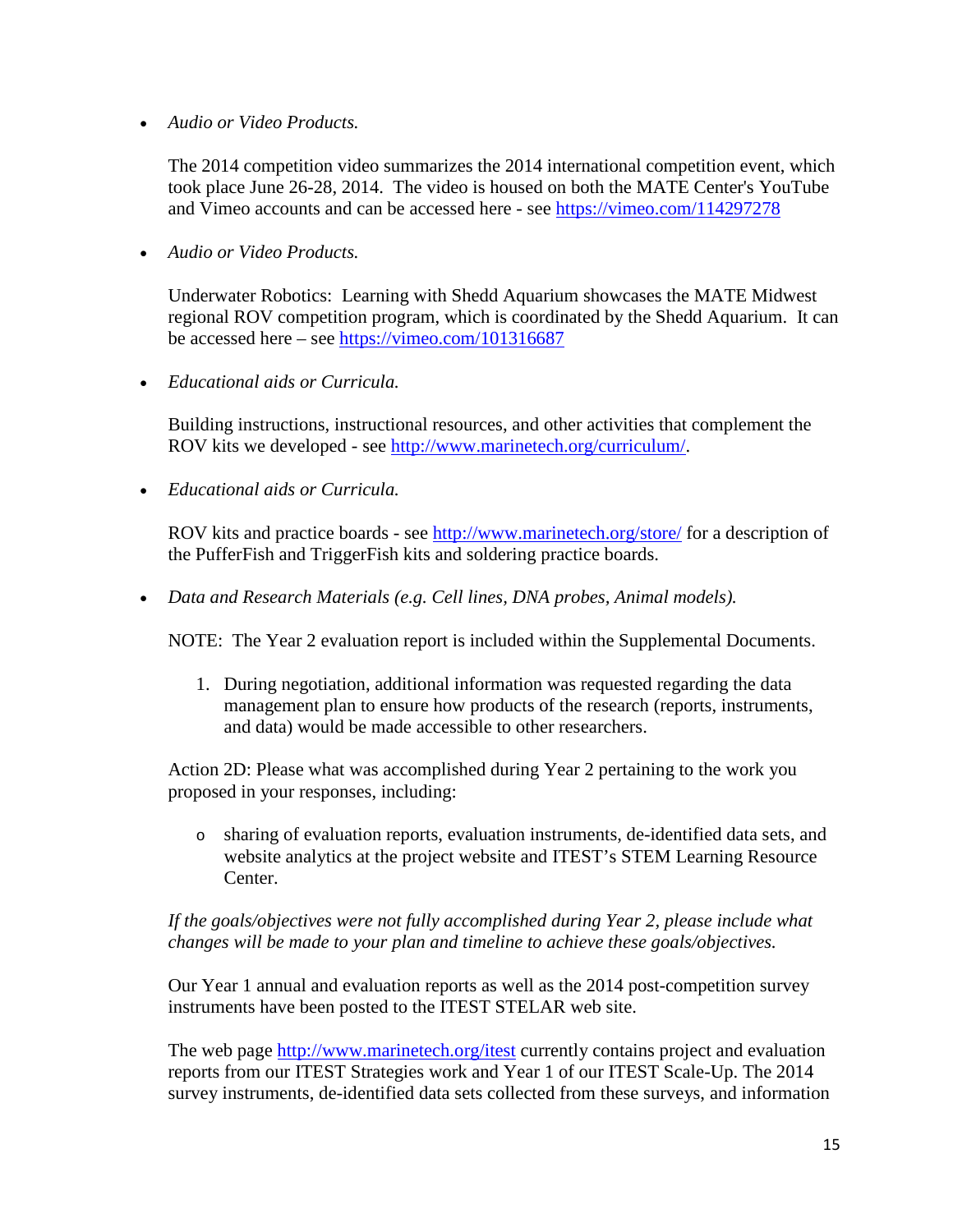on how to obtain web site analytics data are also included there. Visitors to the MATE web site can find instructions on how to access this information on the "about MATE" page (see [http://www.marinetech.org/about/\)](http://www.marinetech.org/about/); once they have created a login, they can access the information.

#### **Other Publications**

- n/a (2015). *15 Top students from Pearl City compete in the 2015 science Olympiad National Tournament*. Hawaii News Now. Status = PUBLISHED; Acknowledgement of  $Federal Support = Yes$
- n/a (2015). *AMNO & CO does it again! ROV team compete internationally*. West Seattle Blog. Status = PUBLISHED; Acknowledgement of Federal Support =  $Yes$
- Phil Heimerl (2015). *Alpena 4-H Team moves onto ROV Competition in Canada*. True North Radio Network. Status = PUBLISHED; Acknowledgement of Federal Support = Yes
- Cait Goodwin (2015). *April 25th ROV Competition: Oregon Competition Helps Students Learn about Polar Science and Technology with Underwater Robots*. Oregon Coast STEM HUB. Status = PUBLISHED; Acknowledgement of Federal Support =  $Yes$
- Edward Stratton (2015). *CYBORG Seagulls are Ready to Recycle*. Oregon Coast STEM.  $Status = PUBLISHED; Acknowledgement of Federal Support = Yes$
- Denise Sawyer (2015). *Cape Robotics Club to Compete on International Stage*. WRDE.  $Status = PUBLISHED; Acknowledgement of Federal Support = Yes$
- Cape Robotics (2015). *Cape Robotics on WMDT*. WMDT. Status = PUBLISHED; Acknowledgement of Federal Support = Yes
- n/a (2015). *Champion Robot Builders Retain Title and Head for World Contest*. Sai Kung Buzz. Status = PUBLISHED; Acknowledgement of Federal Support =  $Yes$
- n/a (2015). *Champion Robot Builders to Defend Title in TKO Pool*. Sai Kung Buzz.  $Status = PUBLISHED; Acknowledgement of Federal Support = Yes$
- Kevin Curley (2015). *Clarenville Students' head to ROV competition this weekend*. The Packet. Status = PUBLISHED; Acknowledgement of Federal Support = Yes
- Julia Cook (2015). *Clarenville high schoolers take robotics skills to university competition*. CBC News. Status = PUBLISHED; Acknowledgement of Federal Support  $= Yes$
- n/a (2015). *Class Notes: Robotics Club seeks help getting to Canada*. The Monterey Herald. Status = PUBLISHED; Acknowledgement of Federal Support = Yes
- n/a (2015). *Community Calendar*. Sea Coast Online. Status = PUBLISHED; Acknowledgement of Federal Support = Yes
- Mary Catherine Malley (2015). *Cookie Time. San benancio Girl Scout troop uses cookiesale skills to learn, have fun, and make a difference*. Off 68. Status = PUBLISHED; Acknowledgement of Federal Support = Yes
- Suki Wessling (2015). *Cooperation Through Competition*. Growing Up. Status = PUBLISHED; Acknowledgement of Federal Support = Yes
- Nick Sopwith (2015). *Engineering For Ocean Health: The MATE International ROV Competition*. Johns Hopkins Imagine. Status = PUBLISHED; Acknowledgement of  $Federal Support = Yes$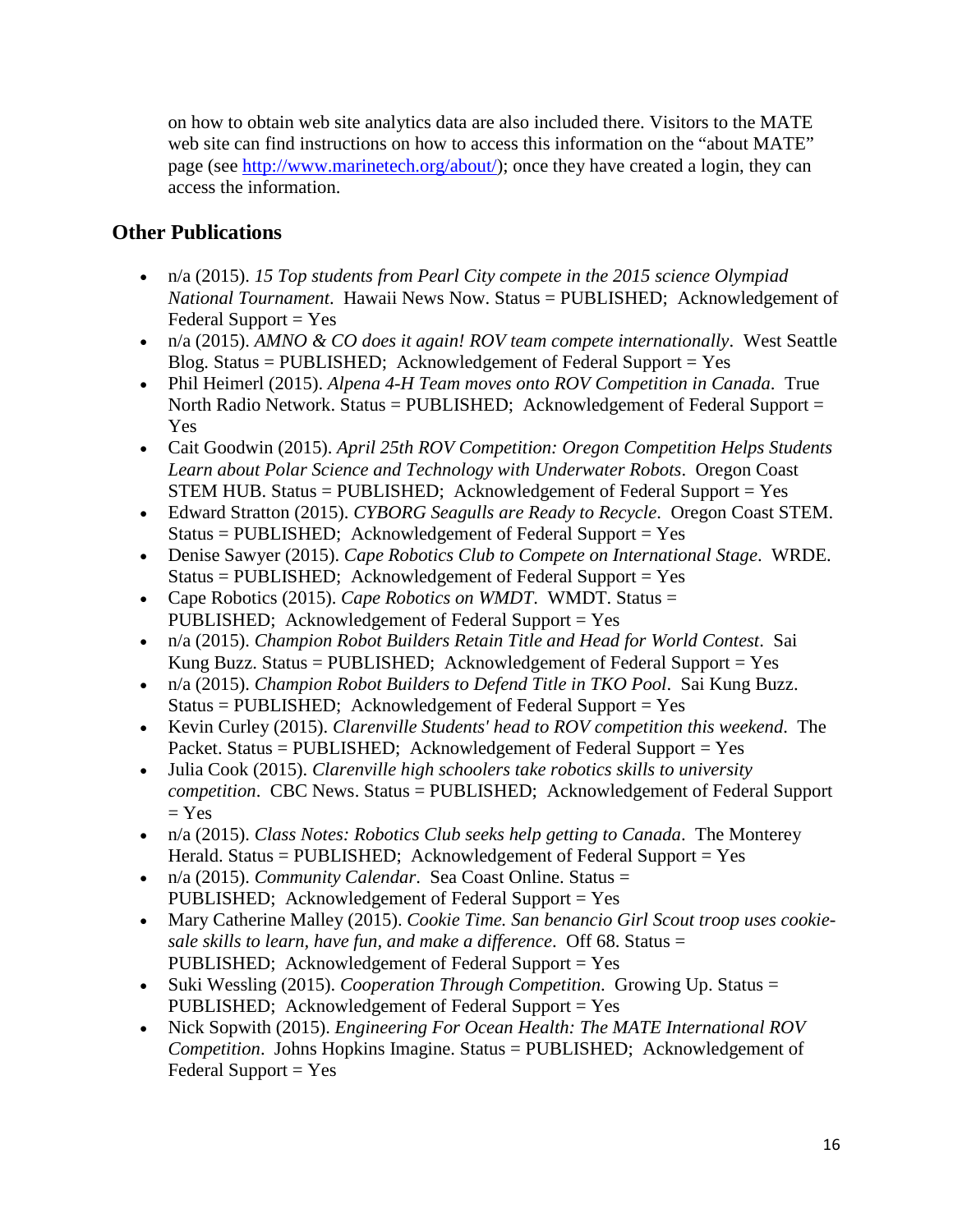- n/a (2015). *Final Competitions in underwater robotics held in Vladivostok*. PrimaMedia.Ru. Status = PUBLISHED; Acknowledgement of Federal  $Support = Yes$
- Young Post (2015). *GSIS Remote Operated Vehicle Team Introducing Die Meduse*. Young Post. Status = PUBLISHED; Acknowledgement of Federal Support = Yes
- Ariel Conant (2015). *GSIS team find underwater success with their ROV Die Meduse*. Young Post. Status = PUBLISHED; Acknowledgement of Federal Support = Yes
- n/a (2014). *Girls Focus Of Nov. 22 STEM Event*. The Salinas Californian. Status = PUBLISHED; Acknowledgement of Federal Support = Yes
- Cait Goodwin (2015). *Girls in Engineering and Marine Sciences (GEMS)*. Oregon Coast STEM HUB. Status = PUBLISHED; Acknowledgement of Federal Support =  $Yes$
- Tedi Rountree (2015). *Gray's Reef Holds Underwater Robot Competition*. WTOC.  $Status = PUBLISHED; Acknowledgement of Federal Support = Yes$
- Tedi Rountree (2015). *Gray's Reef Holds Underwater Robot Competition*. Fox 8. Status  $=$  PUBLISHED; Acknowledgement of Federal Support  $=$  Yes
- Tedi Rountree (2015). *Gray's Reef Holds Underwater Robot Competition*. Fox 6. Status  $=$  PUBLISHED; Acknowledgement of Federal Support  $=$  Yes
- n/a (2015). *Gray's Reef Southeast Regional MATE ROV Competition*. Gray's Reef.  $Status = PUBLISHED; Acknowledgement of Federal Support = Yes$
- n/a (2015). *HKUST team bags champointship in 10th HK/Asia IET/MATE underwater robot challenge*. Design Spark. Status = PUBLISHED; Acknowledgement of Federal  $Support = Yes$
- Gainesville Regional Airport (2014). *Have will Travel version 4*. Gainesville Regional Airport. Status = PUBLISHED; Acknowledgement of Federal Support = Yes
- n/a (2015). *In Vladivostok, pupils and students present underwater robots*. VL.Ru. Status  $=$  PUBLISHED; Acknowledgement of Federal Support  $=$  Yes
- n/a (2015). *Innovative STEM Education with Remotely Operated Vehicles (ROVs) A Case for Support*. Arizona Wet Water Education. Status = PUBLISHED; Acknowledgement of Federal Support  $=$  Yes
- Integrate YM (2015). *Integrate ROV Team 2015 in South Al Shaa'b*. Integrate YM. Status = PUBLISHED; Acknowledgement of Federal Support = Yes
- Integrate YM (2015). *Integrated ROV Team 2015 in Ch 5 (Alexandria Ch) - Hodota Shababya (Youth Stories) Program*. Integrate YM. Status = PUBLISHED; Acknowledgement of Federal Support = Yes
- Emily Thorton (2015). *LBCC Team Will Compete In International Competition*. Gazette News. Status =  $PUBLISHED$ ; Acknowledgement of Federal Support = Yes
- Josh Popichak (2015). *Local ROV Team Will Compete in Canada*. Saucon Source. Status  $=$  PUBLISHED; Acknowledgement of Federal Support  $=$  Yes
- Madeline Patton (2014). *MATE Center's ROV Competition Featured in Hollywood Film, Documentary & Book*. ATE Central. Status = PUBLISHED; Acknowledgement of  $Federal Support = Yes$
- Cait Goodwin, Kama Almasi (2015). *MATE ROV: A Teacher's Reflection*. Oregon Coast STEM HUB. Status = PUBLISHED; Acknowledgement of Federal Support =  $Yes$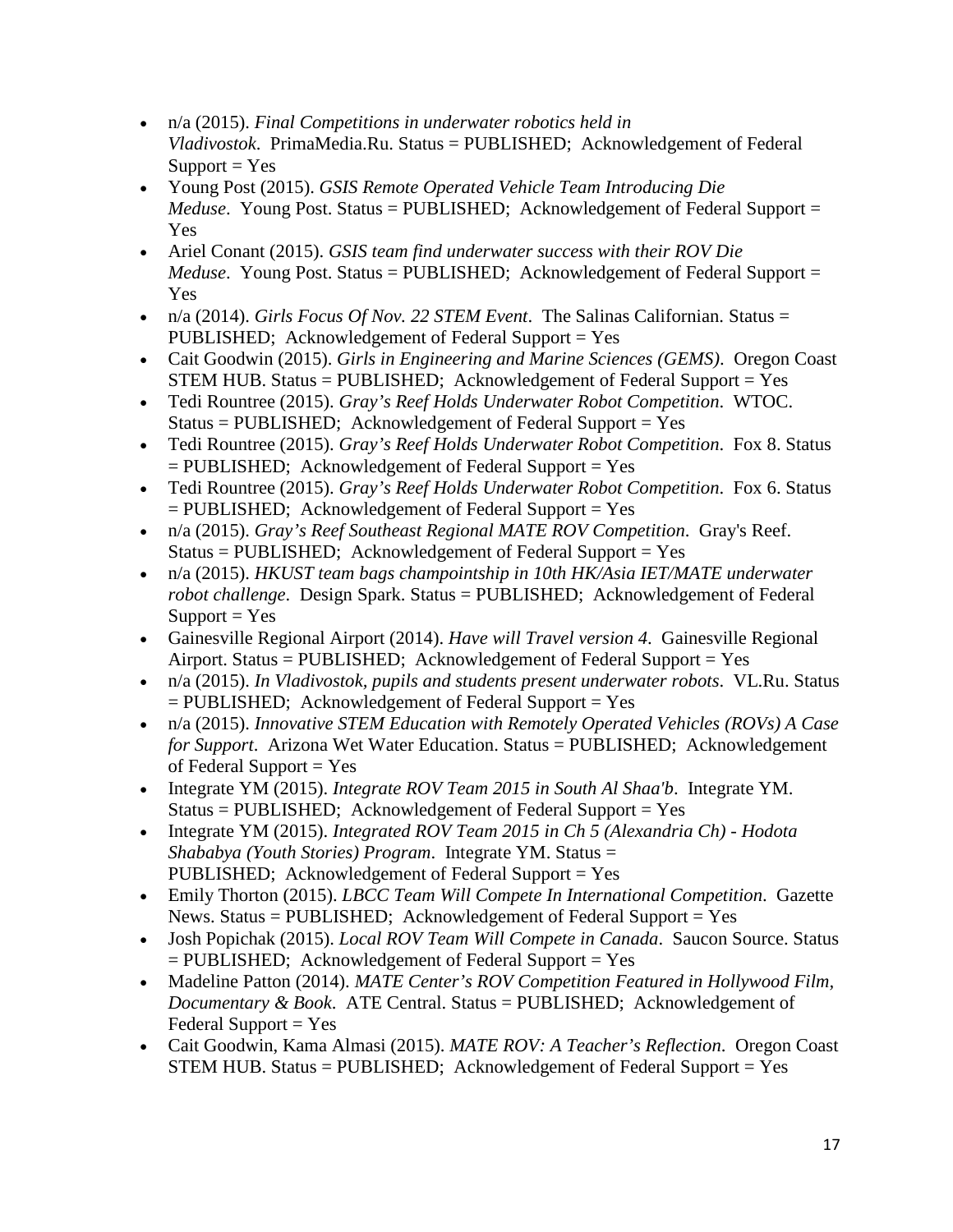- Kama Almasi (2015). *MATE ROV: A Teacher's Reflection*. Oregon State. Status = PUBLISHED; Acknowledgement of Federal Support = Yes
- Jill Zande (2015). *Marine Advanced Technology Education (MATE): ROV Competitions*. ROV Planet. Status = PUBLISHED; Acknowledgement of Federal  $Support = Yes$
- n/a (2015). *NOAA Gray's Reef National Marine Sanctuary*. Facebook (Government Organization). Status = PUBLISHED; Acknowledgement of Federal Support = Yes
- n/a (2015). *Nimitz High School Robotics Team Advances to MATE International Competition*. Aldine ISD. Status = PUBLISHED; Acknowledgement of Federal Support  $=$  Yes
- Jeremy Cresswell (2015). *Opinion; Call Hotels to Account But Don't Deny Kids- News For The Oil And Gas Sector*. Energy Voice. Status = PUBLISHED; Acknowledgement of Federal Support  $=$  Yes
- n/a (2015). *Outreach Ops*. Norfolk Naval Shipyard Service to the Fleet. Status = PUBLISHED; Acknowledgement of Federal Support = Yes
- n/a (2015). *Pathway to Adventure, BSA Scouts & Explorers Participate in Underwater Robotics #SheddROV MATE Competition*. Scouting Forward. Status = PUBLISHED; Acknowledgement of Federal Support = Yes
- Kevin Curley (2015). *Playing in the Big Leagues*. The Packet. Status = PUBLISHED; Acknowledgement of Federal Support = Yes
- Sophia Strong, Kyle Rakos (2015). *Purdue IEEE Student Branch Remotely Operated Underwater Vehicle Prepares for Competition*. The Reporter. Status = PUBLISHED; Acknowledgement of Federal Support = Yes
- Julianne Foster (2015). *ROV Team Win Southeast Region Competition*. Gradick Communications. Status = PUBLISHED; Acknowledgement of Federal Support = Yes
- Pail Christiansen (2015). *ROV: Taft Tech team prepares for international competition*. The News Guard. Status = PUBLISHED; Acknowledgement of Federal  $Support = Yes$
- Robert Walch (2015). *ROVing to Victory*. Off 68. Status = PUBLISHED; Acknowledgement of Federal Support = Yes
- n/a (2015). *ROVs in Extreme Environments: Science and Industry in the Arctic*. ROV Planet. Status = PUBLISHED; Acknowledgement of Federal Support = Yes
- Allison Matthews (2015). *Recent MSU grads enter international underwater robotics competition*. Mississippi State University. Status = PUBLISHED; Acknowledgement of  $Federal Support = Yes$
- n/a (2015). *Robot Rumble: International ROV Competition Converges on St. John's*. CBC News. Status = PUBLISHED; Acknowledgement of Federal Support = Yes
- Calvin Men (2015). *Robot competition in Aptos brings out bright minds*. Santa Cruz Sentenial. Status =  $PUBLISHED$ ; Acknowledgement of Federal Support = Yes
- Chelsea Davis (2015). *Robotics Competition Gives South Coast Team STEM Insight*. The World Link. Status = PUBLISHED; Acknowledgement of Federal Support  $=$  Yes
- Chelsea Davis (2015). *Robotics Competition gives South Coast students STEM insight*. The World. Status = PUBLISHED; Acknowledgement of Federal Support = Yes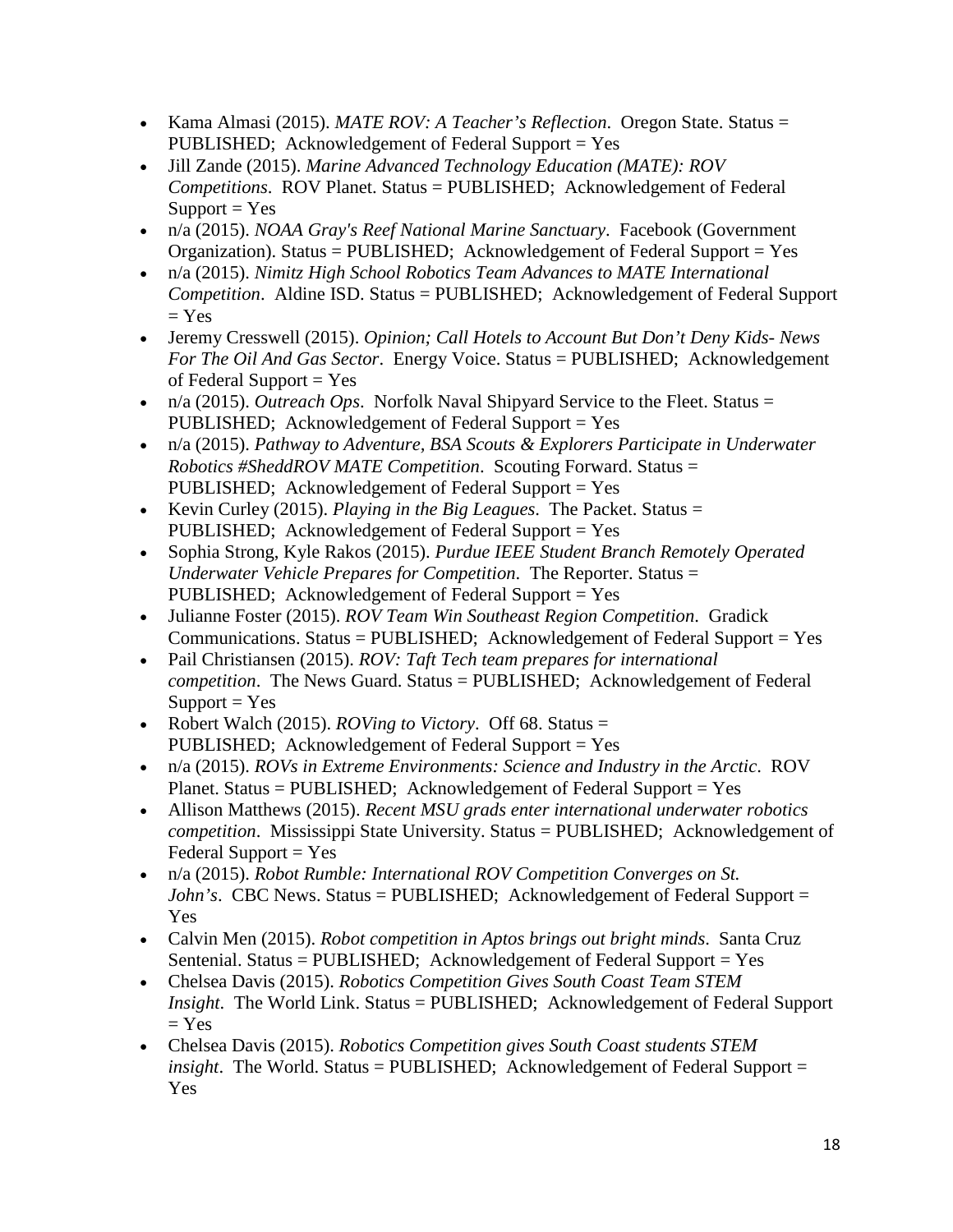- Mathew Ursua (2015). *Robotics Team Tests Its Metal.* Honolulu Star-Advertiser. Status  $=$  PUBLISHED; Acknowledgement of Federal Support  $=$  Yes
- Jen Nguyen (2015). *Robotics team qualifies for international competition*. Mississippi State University. Status = PUBLISHED; Acknowledgement of Federal Support = Yes
- Christopher Thompson (2014). *SPAWAR 220 Supports Regional ROV Competition*. The  $SPAWAR$  Reservist. Status = PUBLISHED; Acknowledgement of Federal Support = Yes
- n/a (2015). *Salinas students need help getting into int'l competition*. KSBW. Status = PUBLISHED; Acknowledgement of Federal Support = Yes
- KCBA Fox 35 (2015). *Sea Sweepers ROV Club Prepares for International Competition*. KCBA. Status = PUBLISHED; Acknowledgement of Federal Support = Yes
- n/a (2015). *Sea-Tech's Team Oceanus headed to International Competition*. GoSkagit.com. Status = PUBLISHED; Acknowledgement of Federal  $Support = Yes$
- Robert Walch (2015). *Seasweepers Club continues to seek new terrain*. The Californian.  $Status = PUBLISHED; Acknowledgement of Federal Support = Yes$
- n/a (2015). *Sheboygan County High School Notes*. Sheboyganpress.com. Status = PUBLISHED; Acknowledgement of Federal Support = Yes
- n/a (2015). *Shedd Midwest Regional Competition News Video Clip*. WBBM. Status = PUBLISHED; Acknowledgement of Federal Support = Yes
- Amy Brock (2014). *Skidaway Marine Science Day is Full of Family Fun*. Visit Savannah. Status = PUBLISHED; Acknowledgement of Federal Support = Yes
- n/a (2015). *Skidaway Marine Science Day to Feature New Sea Turtle Display*. Skidaway Institute of Oceanography. Status = PUBLISHED; Acknowledgement of Federal  $Support = Yes$
- n/a (2014). *Southeast Regional MATE ROV Competition Simulating the Science of the Sanctuaries*. Gray's Reef National Marine Sanctuary. Status = PUBLISHED; Acknowledgement of Federal Support = Yes
- Haley Nelson (2014). *Stockbridge Advanced Underwater robotics Team Continues Mission.* WILX 10. Status = PUBLISHED; Acknowledgement of Federal Support = Yes
- Elizabeth Roberts (2015). *Stockton brothers a tech triple threat*. Record Net News. Status = PUBLISHED; Acknowledgement of Federal Support = Yes
- Kiera Morgan (2015). *Students Dive Into STEM in Statewide Underwater Robotics Competition KNPT Hotline Interview*. KNPT. Status = PUBLISHED; Acknowledgement of Federal Support = Yes
- n/a (2015). *Students Dive into STEM in Statewide Underwater Robotics Competition*. Lincoln County Dispatch. Status = PUBLISHED; Acknowledgement of  $Federal Support = Yes$
- George Austin (2015). *Students Learn About Careers*. South Coast Today. Status = PUBLISHED; Acknowledgement of Federal Support = Yes
- Chris Cesare (2015). *Students Steer the Ship at Aptos High Robotics Club: Team preps for regionals, with eye on the international competition.* Santa Cruz Sentinel. Status = PUBLISHED; Acknowledgement of Federal Support = Yes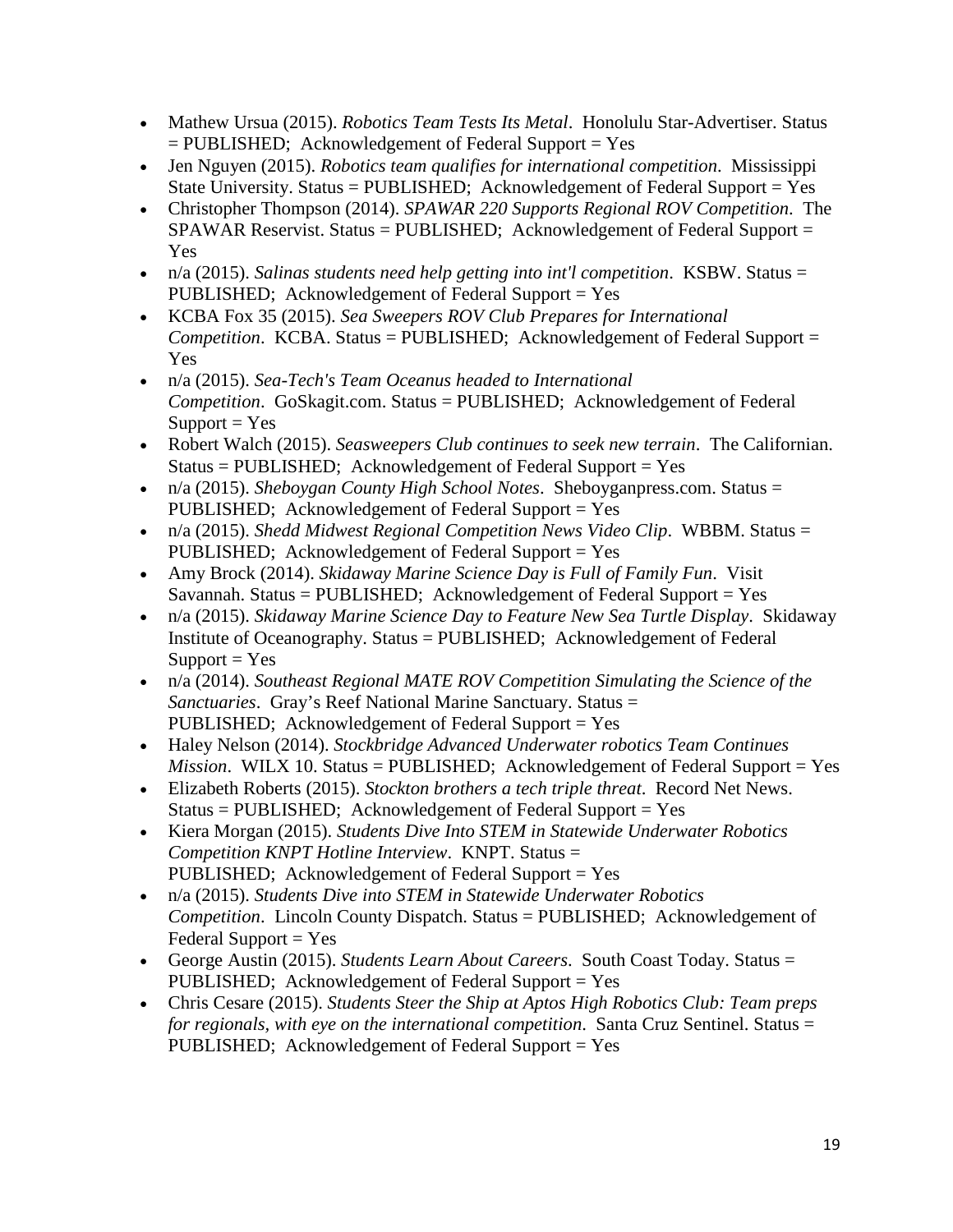- Carrie Yamato (2015). *Students hear up for underwater robotics competition*. Palos Verdes Peninsula News. Status = PUBLISHED; Acknowledgement of Federal Support = Yes
- Edward Stratton (2015). *The Arctic Sea Beckons Warrenton High School*. The Daily Astorian. Status = PUBLISHED; Acknowledgement of Federal Support = Yes
- Joshua Davis (2015). *The True Story Behind 'Spare Parts: Four Undocumented Teenagers, One Ugly Robot, and the Battle of the American Dream*. Science Friday. Status = PUBLISHED; Acknowledgement of Federal Support = Yes
- n/a (2015). *UPDATE: Fundraiser annnounce for TAFT Robotics Team*. The News Guard. Status = PUBLISHED; Acknowledgement of Federal Support = Yes
- n/a (2015). *Underwater Innovation for an Increasingly Technical Nation*. Gray's Reef. Status = PUBLISHED; Acknowledgement of Federal Support = Yes
- Melissa Steele (2015). *Underwater robot wins at regionals*. Cape Gazette. Status = PUBLISHED; Acknowledgement of Federal Support = Yes
- Chris Cesare (2015). *Underwater robots: Aptos High club seeks to regain world championship*. San Jose Mercury News. Status = PUBLISHED; Acknowledgement of  $Federal Support = Yes$
- n/a (2015). *Wartsila Engines for Tallinn- Helsinki Ferry*. Sea Technology Magazine.  $Status = PUBLISHED; Acknowledgement of Federal Support = Yes$
- Calvin Men (2015). *Youths apply lessons to robots*. Mercury News. Status = PUBLISHED; Acknowledgement of Federal Support = Yes

#### **Patents**

#### **Technologies or Techniques**

#### **Thesis/Dissertations**

#### **Websites**

• *Gray's Reef NMS* <https://twitter.com/graysreefnms/status/592059714973802496>

#### Twitter Post

• *Learning with Shedd* <https://twitter.com/sheddlearning>

Twitter Account

• *MSOE Underwater Robotics* <https://www.facebook.com/UnderwaterRobotics?fref=ts>

Facebook Page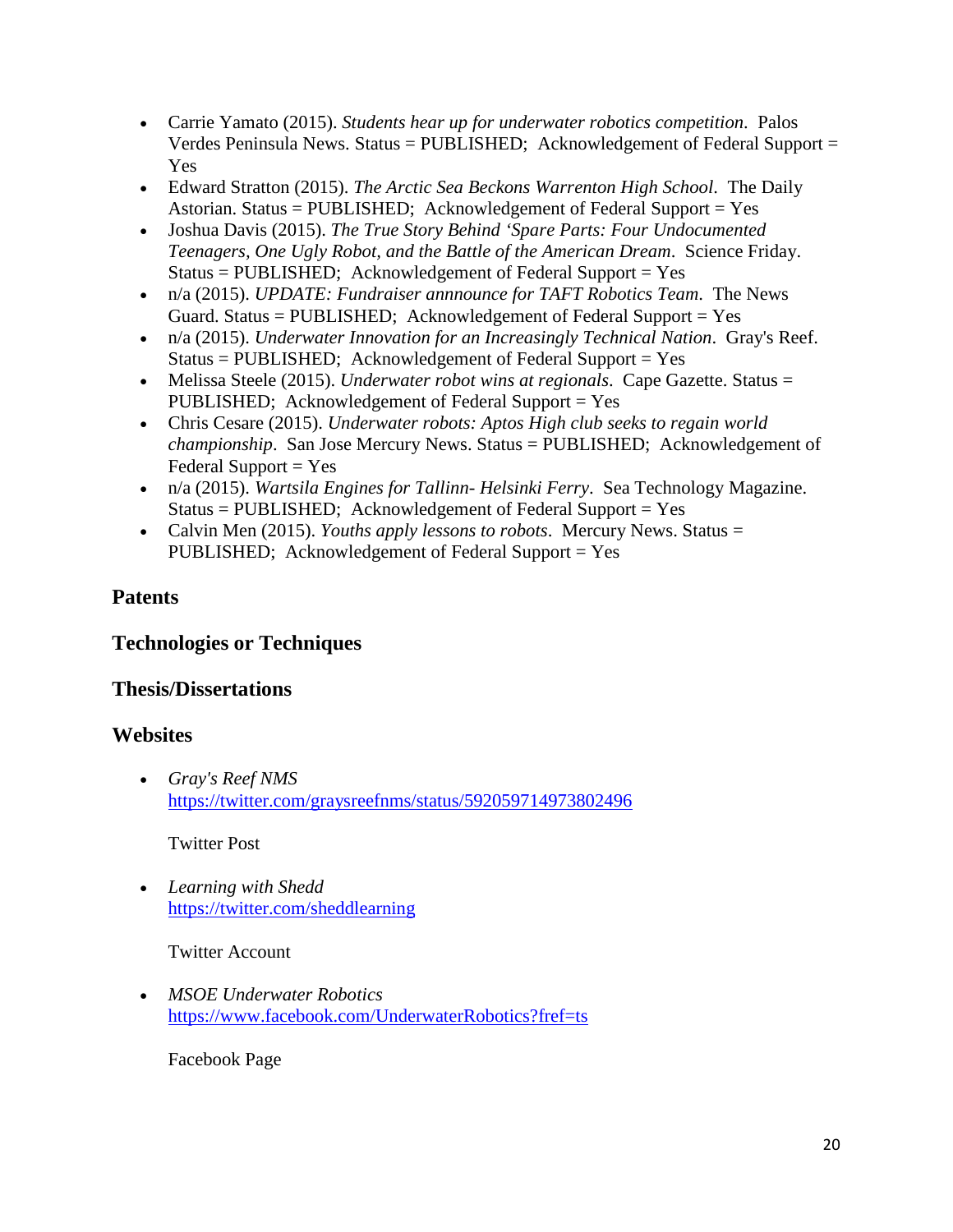• *NOAA Gray's Reef National Marine Sanctuary* <https://www.facebook.com/graysreefsanctuary>

Facebook Page

• *Nauticus* <https://www.facebook.com/nauticus?fref=ts>

Facebook Page

• *Shedd Aquarium* [https://twitter.com/shedd\\_aquarium](https://twitter.com/shedd_aquarium)

Twitter Account

• *Team Oceanus, Sea-Tech 4-H Club* <https://www.facebook.com/teamoceanus>

Facebook Page

• *Underwater Robotics Program* [http://www.sheddaquarium.org/Learning-Experiences/Educators--Classrooms/Students-](http://www.sheddaquarium.org/Learning-Experiences/Educators--Classrooms/Students-Classrooms/Underwater-Robotics/)[Classrooms/Underwater-Robotics/](http://www.sheddaquarium.org/Learning-Experiences/Educators--Classrooms/Students-Classrooms/Underwater-Robotics/)

Underwater Robotics Program from Shedd

• *Washington State 4-H* <https://www.facebook.com/WashingtonState4H>

Facebook Page

[Back to the top](https://reporting.research.gov/rppr-web/rppr?execution=e1s32#top)

# **Impacts**

#### **What is the impact on the development of the principal discipline(s) of the project?**

A number of prior reports have identified significant problems in educating, recruiting, and retaining U.S. workers for scientific, technological, and operational careers. Such workers are critical for building and operating much of the nation's infrastructure and for sustaining growth and innovation. The lack of appropriately educated workers is especially pronounced in rapidly evolving ocean fields, such as deep water ocean exploration (especially oil and gas); the engineering of specialized tools and instruments for remote, harsh environments; and the management and use of ocean resources (particularly, renewable resources). The graying trend in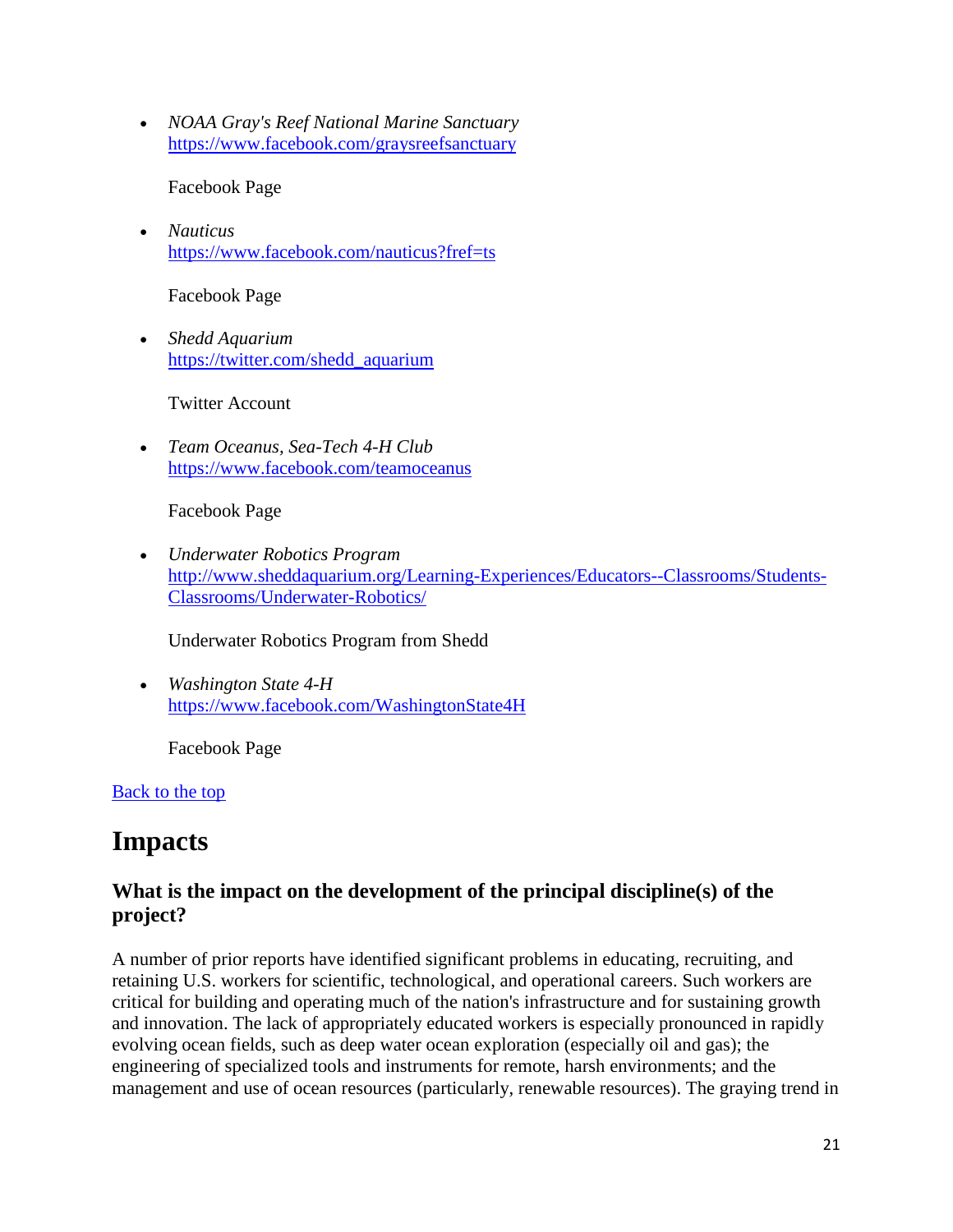the marine workforce adds to the urgency of educating new technical professionals that will adapt and excel in the rapidly advancing ocean workplace.

Workforce studies conducted previously by the MATE Center and funded by the Office of Naval Research identified more than twenty STEM-based ocean occupations that are currently limiting the growth of ocean industries because of the lack of qualified personal. At the top of the list are the following occupations: electronics/marine technicians (including ROV technicians); engineers (electrical, mechanical, civil/structural); and computer scientists (software application developers, computer programmers, hardware developers).

However, these are not 'just' engineers, technicians, and computer scientists; these are professionals that understand ocean applications within their field. For example, ROV technicians in support of ocean operations must have an understanding of ocean science in addition to engineering and computer science since all commercial ROVs possess computercontrolled systems and must be maintained, repaired, and modified in remote locations far from port. These skills sets are transferable to almost every sector of the economy that uses robotics, automation, and computer-controlled systems.

Every year, the ocean attracts thousands of students to pursue degrees in biology because that is a discipline that most students associate with ocean careers. However, the opportunity and compensation in ocean-related engineering, technology, and computer science fields is much greater than the biological sciences. Combining STEM education with ocean applications via the MATE ROV competition network provides students with a pathway to achieve their goals, including the gainful employment that is so critical to engaging students from economically disadvantaged environments. For the ocean occupations in greatest need of qualified individuals, the early education and career preparation is similar. This includes applied math, critical and creative thinking, and design and innovation, which, during the competitions, are presented in an engaging environment that simulates the high-performance workplace.

#### **What is the impact on other disciplines?**

Covered above under "What is the impact on the development of the principal discipline(s) of the project?"

### **What is the impact on the development of human resources?**

The work of this project supports the development of a diverse ocean STEM workforce, outlining and allowing students to see a career pathway from upper elementary school to middle and high school to college and into the workplace. It is also providing valuable workplace experience; all of the ROV kits funded by this grant are assembled, packaged, and shipped by community college students (Please see the ACCOMPLISHMENTS section for details.)

The preliminary findings of the alumni survey demonstrate the impact on workforce development. This survey, which was launched in June 2015, gathered data on students' education and employment. To date, 432 student alumni had responded. A sampling of results is presented below; for additional details, please see the Year 2 Evaluation Report.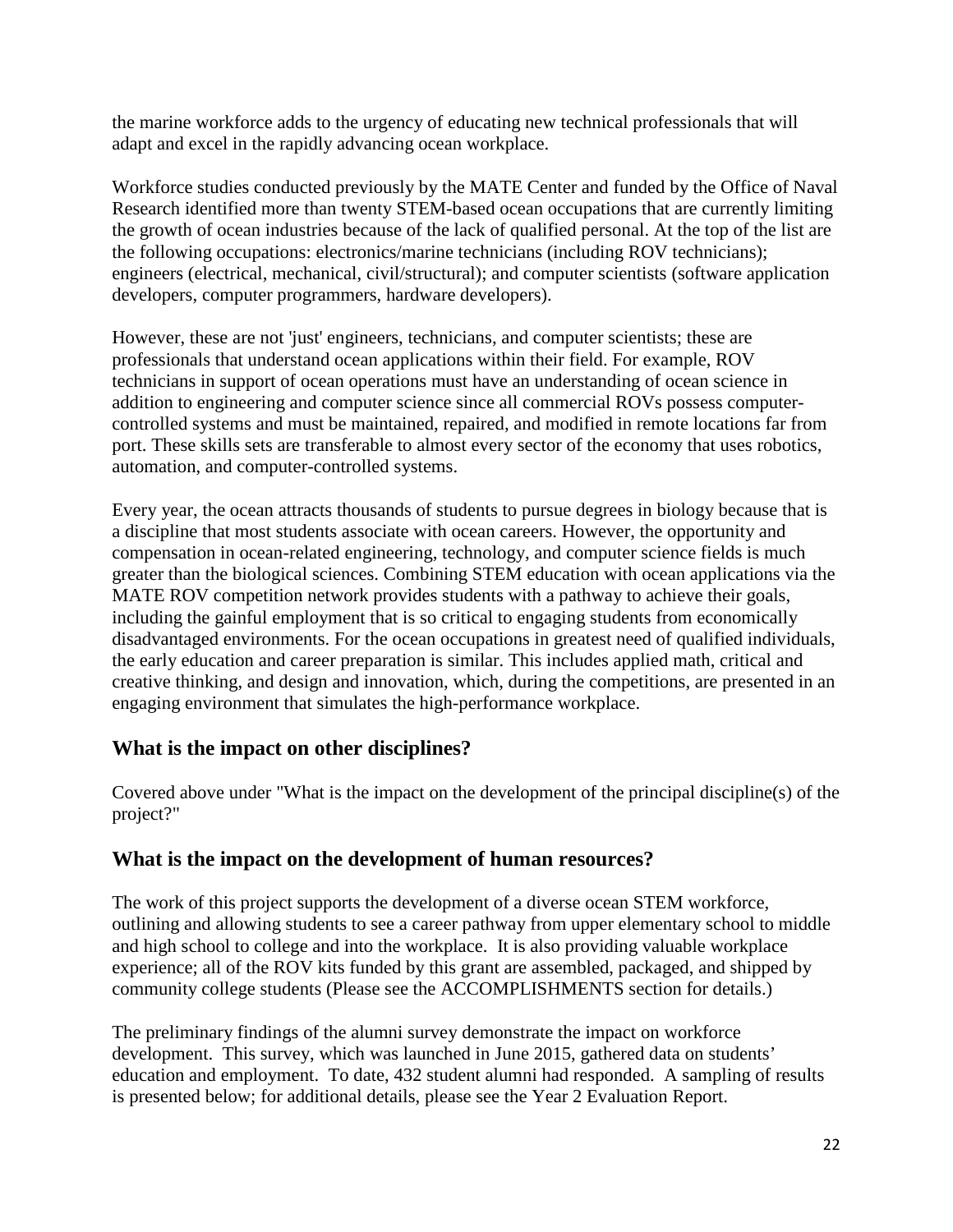- Among the 220 alumni who earned a college degree, 85% earned a degree in a STEM discipline.
- Among the 236 current college and university students, 85% are studying towards a STEM degree.
- Almost three-quarters of the alumni are currently employed (74%).
	- $\circ$  Among the employed alumni (N=320), 73% are currently working a STEMrelated job.
	- o Among the employed alumni, 14% are currently working a job related to ROVs or other underwater technologies, and an additional 8% have ever worked in a job related to ROVs or other underwater technologies.

#### **What is the impact on physical resources that form infrastructure?**

The MATE workshop was updated with new shelving and workbenches, resulting in an improved working environment for the community college students who assemble the MATE ROV kits (see the "MATE store" referenced in ACCOMPLISHMENTS).

#### **What is the impact on institutional resources that form infrastructure?**

Nothing to report.

#### **What is the impact on information resources that form infrastructure?**

Nothing to report.

#### **What is the impact on technology transfer?**

The MATE ROV kits are sold through our online store. In addition to the kits provided through ITEST, a number of regional coordinators have purchased kits to run additional workshops. Schools, camps, museums, and parents across the country are also buying kits directly from us; to date (7/10/15) we have sold more than \$280,000 worth of ROV kits.

#### **What is the impact on society beyond science and technology?**

Through the impacts described under ACCOMPLISHMENTS, the work of this project is helping to prepare and create a more scientific- and technology-literate society.

Please also see the Leveraging ITEST Activities/Funding, Using ROVs Outside the Competition, Broader Impacts on Teachers and Institutions sections of the Year 2 Evaluation Report.

#### [Back to the top](https://reporting.research.gov/rppr-web/rppr?execution=e1s32#top)

# **Changes/Problems**

#### **Changes in approach and reason for change**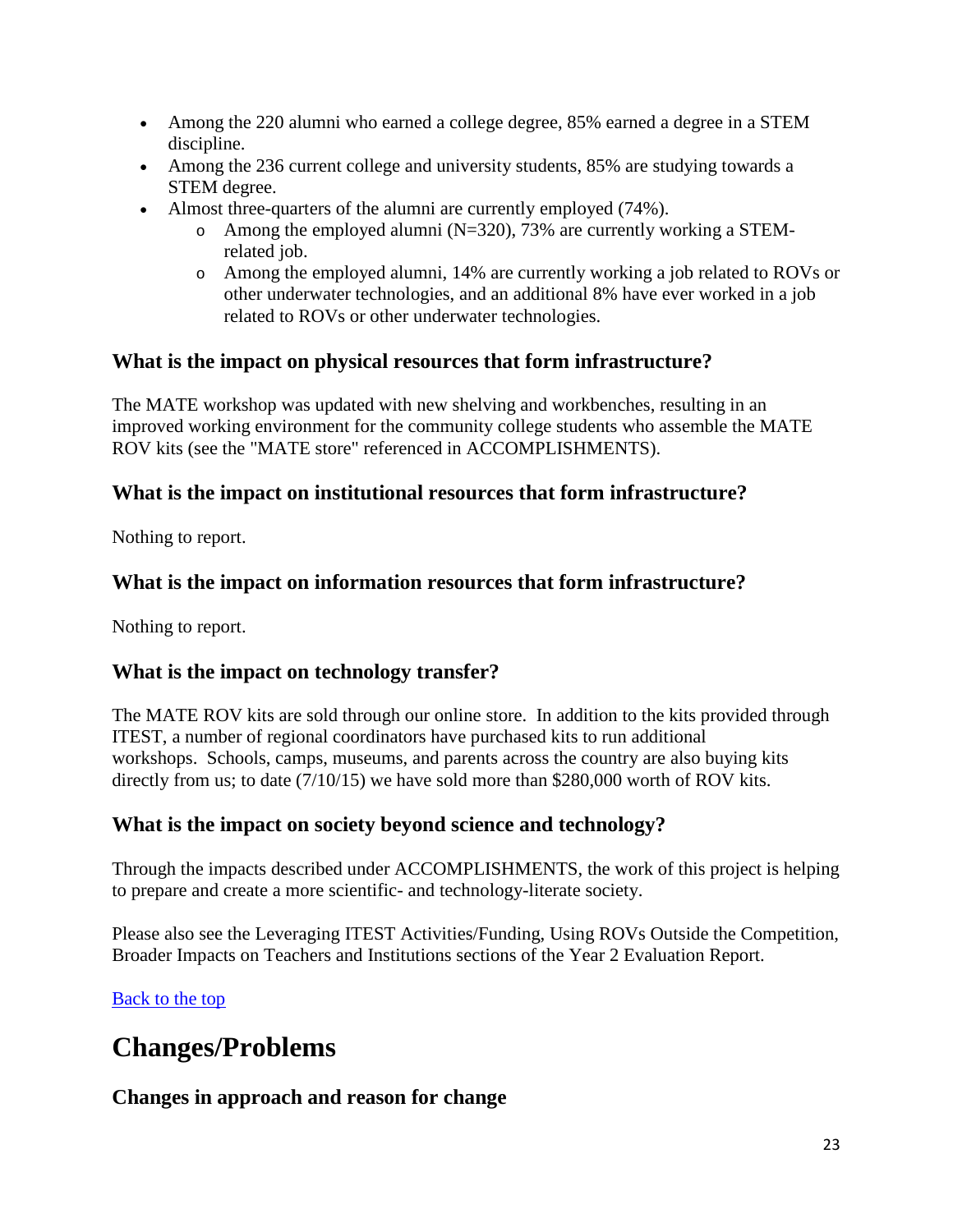**NSF's expectation is that the scope of activities will include elaborations and/or revisions that are discussed in pre-award negotiations. The Annual Report and Evaluation Report submitted do not specifically address several NSF questions/ requests and PI elaborations/revisions that were included in the pre-award negotiations.**

**During negotiation, additional information was requested about the mechanism by which implementation fidelity (or adaptation) of the ROV intervention across regions would be documented.**

#### **Action2B1: Please clarify what was accomplished during Year 1 pertaining to the work you proposed in your responses, including:**

• conducting face-to-face observations of a subset of the regional efforts.

The PI/Co-PIs conducted face-to-face observations of three of the 2015 regional contests: Florida, Oahu, and the Pacific Northwest. We used the list of questions/observations developed in Grant Year 1 to assess regional fidelity during these site visits. The list includes the following:

- Volunteers/Judges How many? Training (pre event and day of briefings)? Did they see the judges' forum? Diversity of people – where do they come from?
- Missions/Props were they built to specs, disputes?
- Safety Inspections did the safety inspectors attend the webinar?
- Teachers how much support before the competition, mentors, practice days, workshops?
- Students how much time did they spend, in class, club, what was the hardest part, favorite part, learned the most, what do they wish was different?
- Parents Did they get the information they need? What impact did this have on your child?

The Pacific Northwest regional was evaluated last year; it continues to demonstrate exemplary regional fidelity and MATE "branding." The Florida and Oahu regionals also demonstrated MATE branding; however, the Florida regional did not include any of the engineering and communication components (technical documentation, marketing display, or sales presentation; two of the three are required by MATE), while Oahu was not prepared to provide a power source to the competing teams (MATE requires teams to use the power source it provides). The majority of the judges at the Florida regional were returning volunteers, so were well-prepared for their roles; with a new regional coordinator and lead coordinating organization (U.S. Coast Guard), the Oahu regional's judge preparation was adequate but can be enhanced by sending materials and information to volunteers at an earlier date. There are other examples where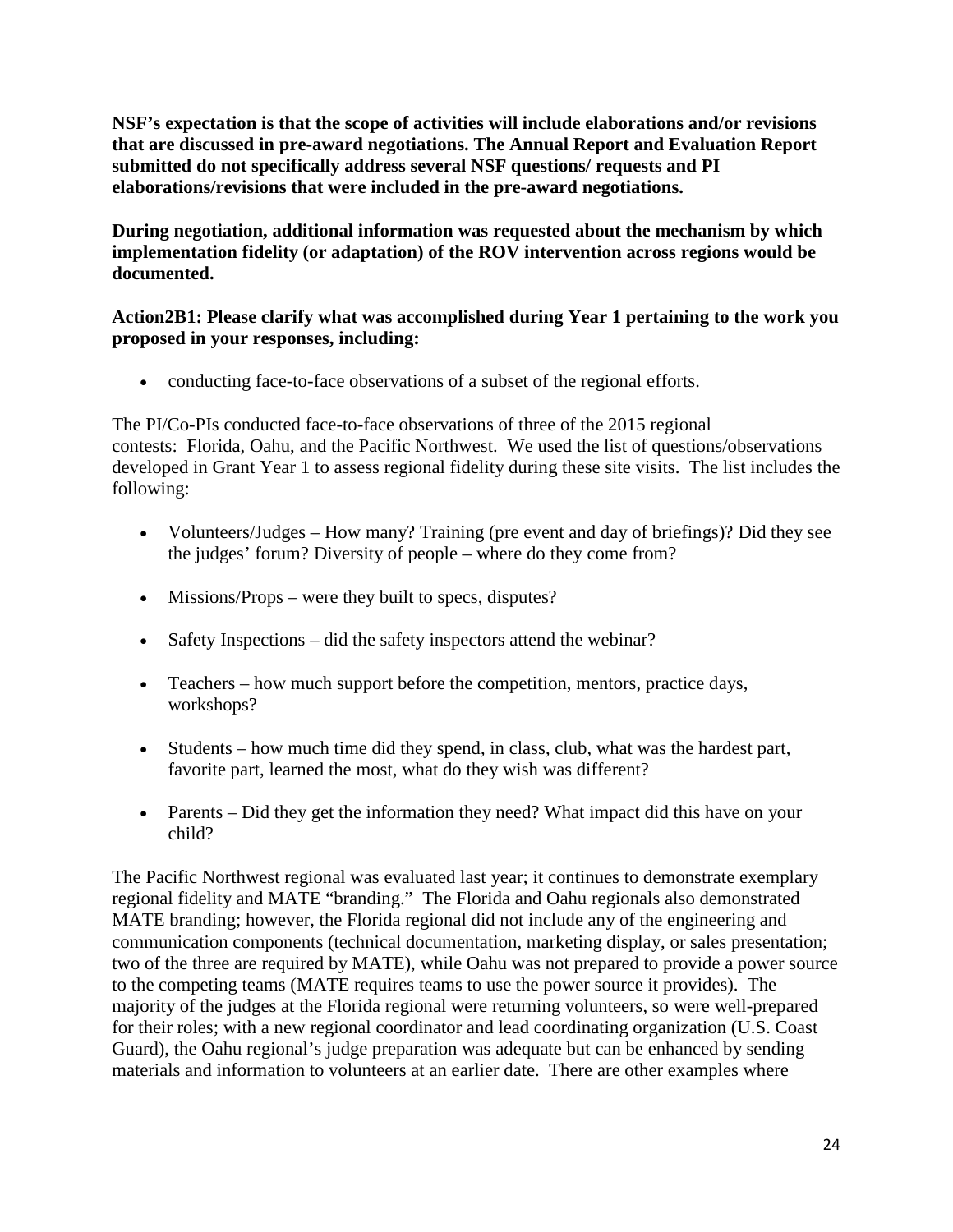regional fidelity can be improved; we will work with both of these regionals to ensure that they more closely align with MATE in the future.

Based on lessons learned from site visits conducted in Year 1, we provided each regional with MATE brochures and flyers to distribute at their regional workshops and on contest day; these materials were sent last fall/winter, along with the ROV kits that regionals requested for their teacher workshops. We are currently working on new banners for each of the regionals. These banners will be designed so that they are appropriate for use at conferences and community events as well as on contest day.

We are planning a regional competition coordinators' meeting at Monterey Peninsula College in November 2015 (dates TBD). The overarching goal of that meeting is to strengthen the MATE competition community as well as build capacity, since new coordinators/coordinators of new regions are planning to attend. During the meeting we will 1) debrief the 2015 competition season; 2) share best practices and lessons learned; 3) discuss changes and improvements for next year; and 4) provide professional development on the MATE ROV kits and curriculum materials. We believe that these discussions and activities, especially those that involve consensus and encourage buy-in, will further help to increase regional fidelity across the network.

**Action 2B2: Please clarify whether you have you have considered or established any mechanism for studying the artifacts from the professional development and/or competition experiences for assessing implementation across regions in the event observations were not conducted?**

See Action 2B1.

#### **Actual or Anticipated problems or delays and actions or plans to resolve them**

**NSF's expectation is that the scope of activities will include elaborations and/or revisions that are discussed in pre-award negotiations. The Annual Report and Evaluation Report submitted do not specifically address several NSF questions/ requests and PI elaborations/revisions that were included in the pre-award negotiations.**

**During negotiation, additional information was requested about the instruments and processes used to collect outcome data and the technical quality of those instruments, with the clear purpose of moving the research/evaluation beyond self-report.**

**Action 2A: Please clarify what was accomplished during Year 2 pertaining to the work you proposed in your responses that intended to:**

• improve the internal consistency of existing surveys by adding questions and standardizing the question constructs;

In Year 2, we worked with Dr. Min Li to improve the consistency and validity of the four existing post-competition surveys: student, instructor, parent, and judge/volunteer. Please see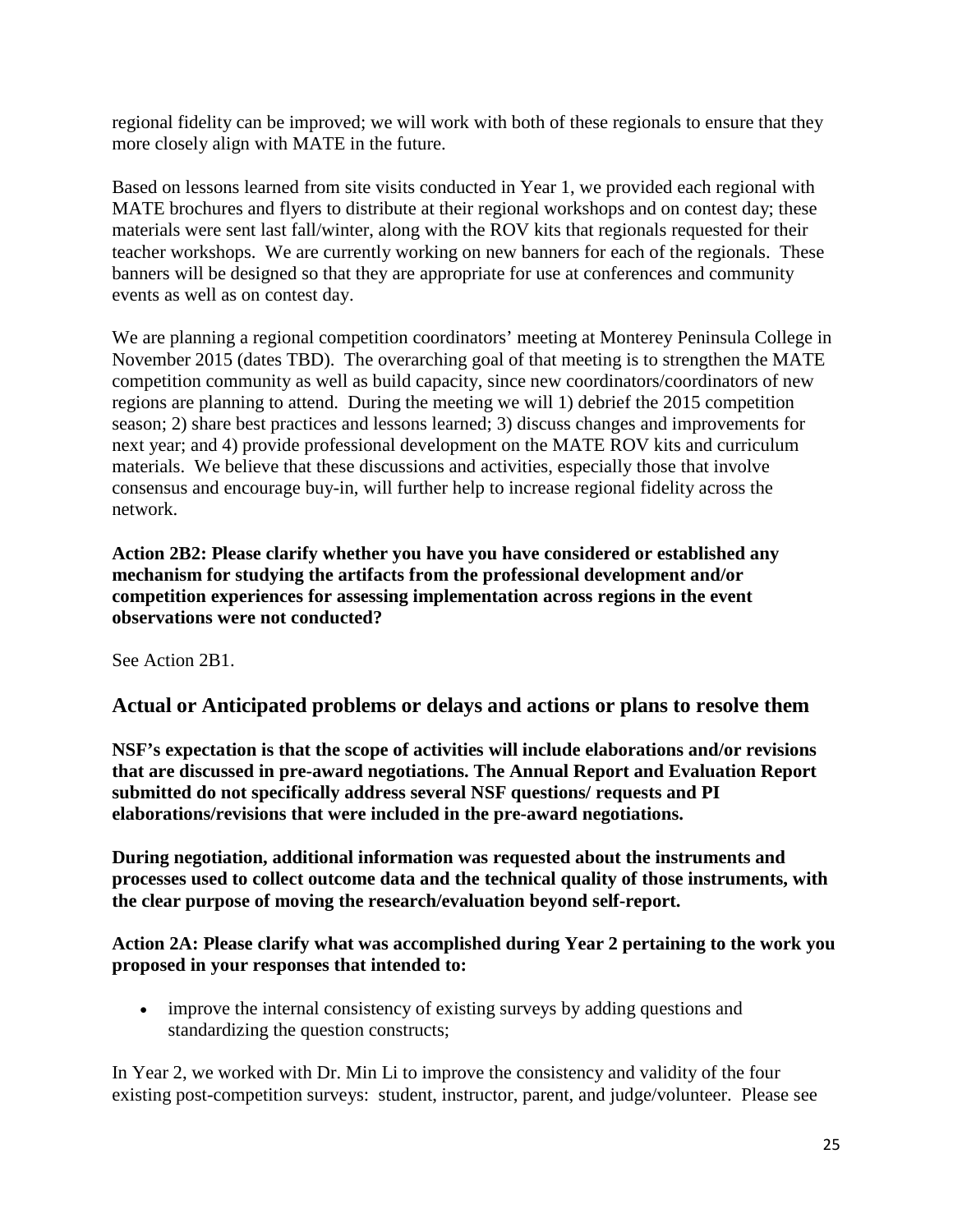the Methodologies section of the attached Evaluation Report for a detailed summary of the work carried out by Dr. Li.

• compare survey data against students' NSC data to provide an additional form of survey validation;

We launched the competition alumni survey in June 2015. Please see **Significant Results**, bullet #18 for a summary and the Year 2 Evaluation Report for details and information on the results.

Regarding the National Student Clearinghouse (NSC), we have created the student contact information for matching and will send it to the NSC to match and return the higher education follow-up data later this summer. We will then compare the results.

In addition, this past spring we began working with the Washington State Education Research Data Center (ERDC) to assess whether students who participate in the ROV competition are more likely to pursue STEM education and careers than a matched group of students. The plan for moving forward is defined below by the ERDC. The estimated date of completion is September 30, 2015.

*The ERDC has received all the necessary data to perform the requested analysis. The research plan below splits the work up into two phases. Initial work will be done using the 2013 data. This will allow us to familiarize ourselves with the data, and generate initial datasets then where necessary make changes. The second phase will be to expand that work to all participants, and generate a comparison group. Work on this phase is scalable, depending on the resources provided.*

• employ a process for validating competition scoring rubrics and determining and/or establishing methods for ensuring inter-rater reliability of competition scoring such that they may be used as an indicator of student learning; and

In Year 2, we revised the competition marketing (poster) display scoring rubrics based on feedback that we received from the judges who used them during the 2014 competition season as well as on the results of the alignment study that we conducted with Dr. Min Li. The alignment study focused on how the scoring (i.e. "coding") categories can be mapped back to (1) the competition manual in terms of how the students are mentored or guided and (2) the standards from the engineering proportion of the NGSS, 21st Century Skills, and College Readiness documents.

In addition, Dr. Li used the marketing display, technical documentation (report), and sales (engineering) presentation scores that student teams received from judges during the 2014 events to investigate inter-rater reliability. The data file included the IDs of judges so that a generalizability study could be performed to examine whether judges evaluated the teams consistently or not.

We revised the information presented in the 2015 competition manual and the marketing display rubric based on Dr. Li's findings; her work also influenced the creation of the technical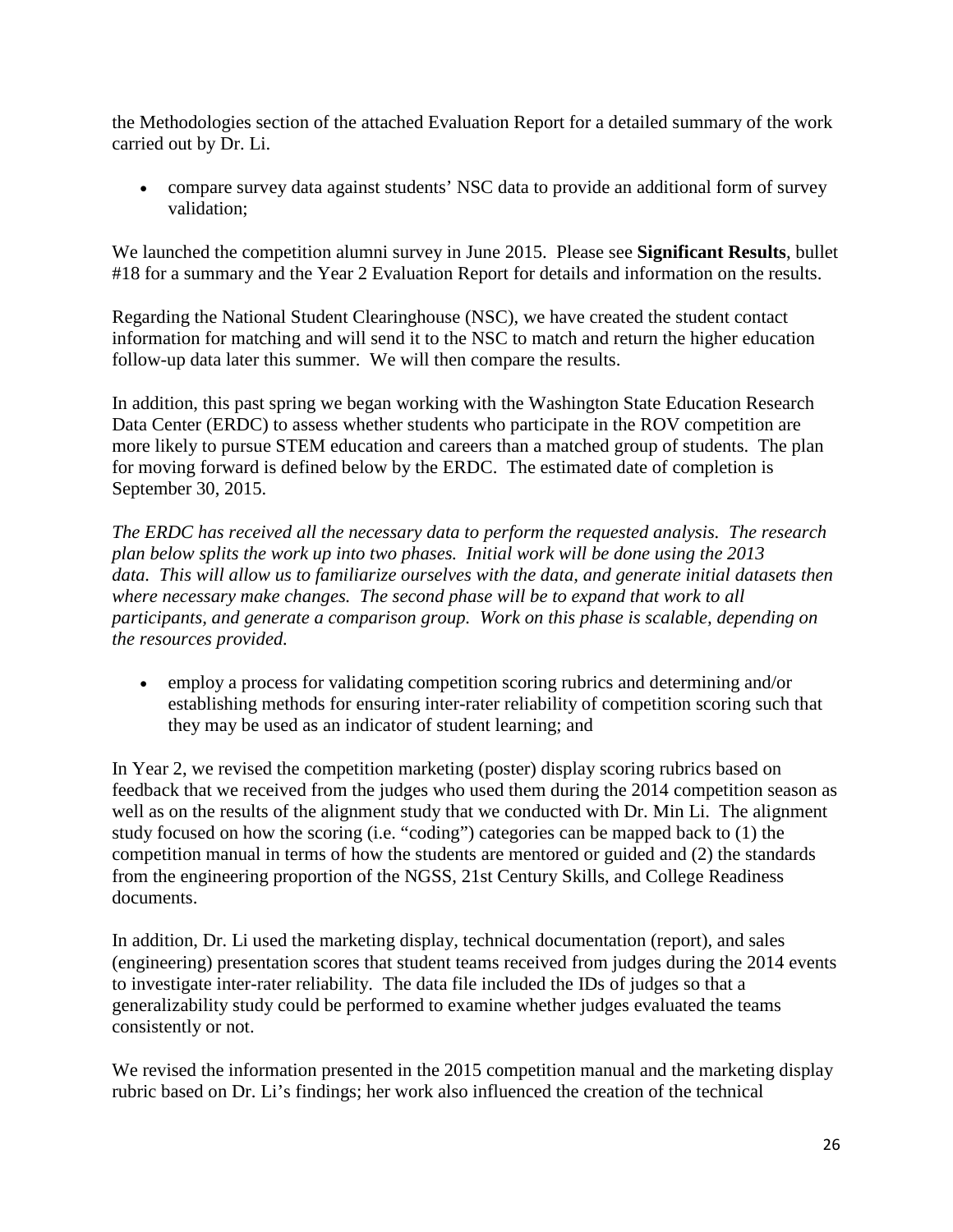documentation and sales presentation rubrics, which were piloted during the 2015 competition season. We will work with Dr. Li to conduct a similar alignment study on these rubrics in Year 3; we will revise them based on her results as well as on feedback from the judges who used them during this competition season.

In addition, in Year 3 we will conduct a validity study to decide whether scores assigned by judges are comparable to researchers' evaluation.

Please the Methodologies section of the Year 2 Evaluation Report for a detailed summary of Dr. Li's work, results, and plans for continued analysis in Year 3.

• design, pilot, and assess psychometric quality for NGSS-aligned pre-post knowledge tests (and for the above competition scoring), with the assistance of Dr. Min Li.

Please see "What opportunities for training and professional development has the project provided?" 2a and the Year 2 Evaluation Report.

**During negotiation, additional information was requested regarding other study designs that might be employed, such as interrupted time series design and/or use of state longitudinal data, to collect more reliable estimates of the average impact of the intervention.**

**Action 2C: Please clarify what was accomplished during Year 1 pertaining to the work you proposed in your responses, including:**

• employing the "modified time series design" that included one pretest of knowledge and attitudes, several interim knowledge tests (quizzes at the end of each module), post- and follow up tests of knowledge and attitudes with possible triangulation with competition scores.

Please see "What opportunities for training and professional development has the project provided?" 2a and the Year 2 Evaluation Report.

#### **Changes that have a significant impact on expenditures**

Nothing to report.

#### **Significant changes in use or care of human subjects**

Nothing to report.

#### **Significant changes in use or care of vertebrate animals**

Nothing to report.

#### **Significant changes in use or care of biohazards**